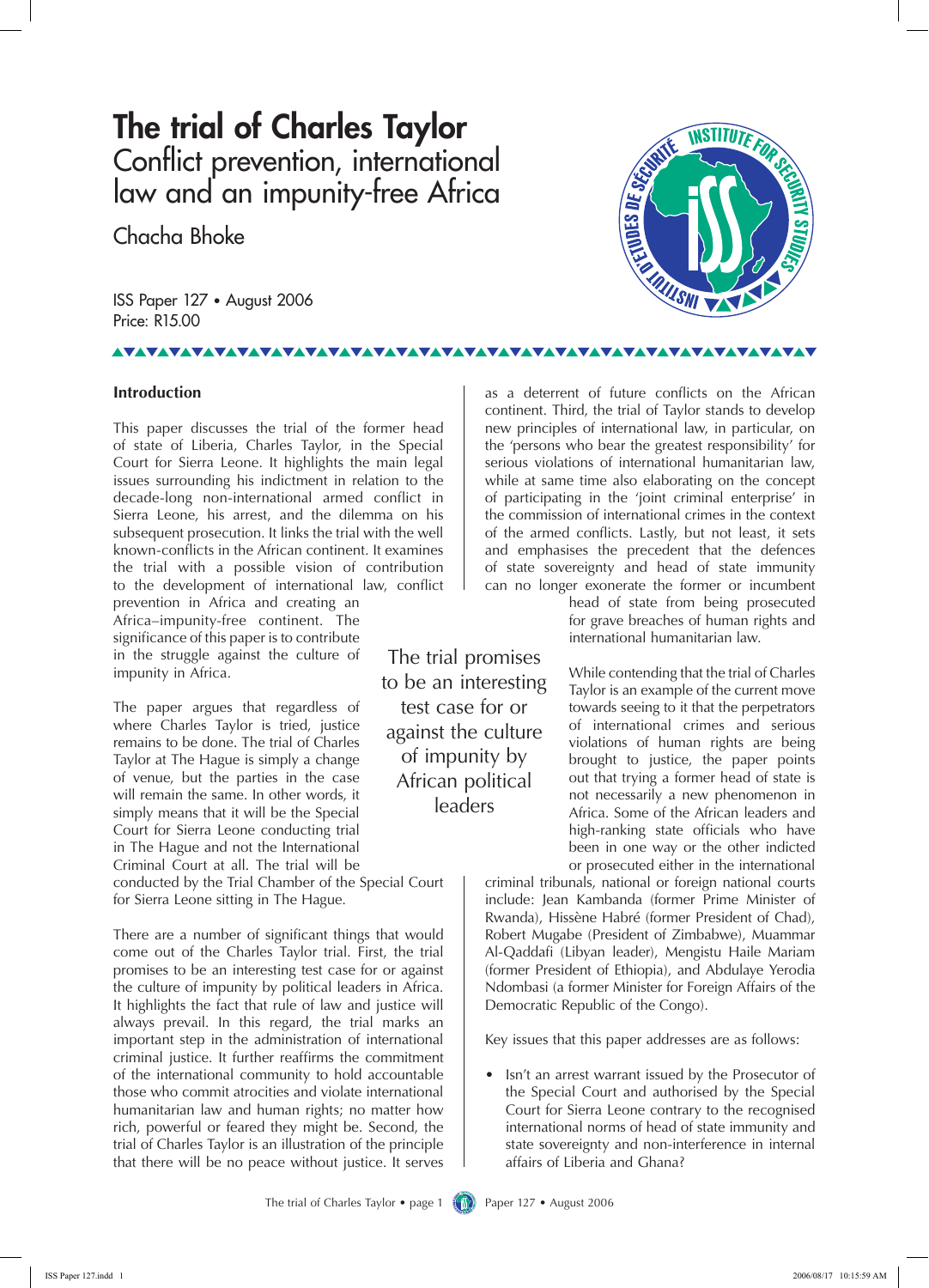- How can the Special Court, which sits in Sierra Leone, issue an arrest warrant against a sitting head of State of another country so that he can be tried in Sierra Leone?
- Should state sovereignty be respected under all conditions or are there instances in which it can be disregarded?
- Was Nigeria under obligation to grant asylum or hand over Charles Taylor for the purpose of prosecution, or apply universal jurisdiction? •
- Where should Taylor be tried so that there shall be peace and justice to the victims of the armed conflict in Sierra Leone? •
- Finally, what legal implications, reflections or impacts can the trial have on conflict prevention in Africa and creating an Africa-impunityfree continent?

### **Establishment of the Special Court for Sierra Leone**

The Special Court for Sierra Leone<sup>1</sup> was established by an agreement between the United Nations and

the Government of Sierra Leone, after adoption of the United Nations Security Council Resolution 1315 of 2000. Its purpose is to prosecute those who bear the greatest responsibility for serious violation of international humanitarian law and Sierra Leonean law committed in the territory of Sierra Leone since 30 November 1996.<sup>2</sup> In Resolution 1315, the UN Security Council requested the Secretary-General, Kofi Annan, to negotiate an agreement with the Government of Sierra Leone with a view to establishing a Special Court. The agreement was later implemented into Sierra Leonean Law by the Special Court Agreement (Ratification) Act,

2002.3 With the establishment of the Special Court, the amnesty granted to rebels under the Lomé Accord was technically rendered inoperative.

The President of Sierra Leone, Ahmad Tejan Kabbah, alarmed by the continued breach of the ceasefire agreement between the Government of Sierra Leone and the Revolutionary United Front (RUF), the major warring faction, asked the United Nations to help Sierra Leone establish a 'Special Court' to try those suspected of atrocities.4 The Special Court was established at the time when the Truth and Reconciliation Commission (TRC) was in operation in Sierra Leone. The TRC was established by an Act of Parliament, so implementing Article XXVI of the Lomé Accord, which states: "A Truth and Reconciliation Commission shall be established to address impunity, break the cycle of violence, provide a forum for both the victims and the perpetrators of human rights violations to tell their story, get a clear picture of the past in order to facilitate genuine healing

The purpose of the Special Court is to prosecute persons who bear the greatest responsibility

and reconciliation". Both the Special Court for Sierra Leone and the Truth and Reconciliation Commission are two facets of the process of reconstructing Sierra Leone intended to achieve these goals, by establishing accountability for the atrocities committed in Sierra Leone, assisting in reconciliation and preventing a recurrence of the conflict.<sup>5</sup>

## *The International Status and Mandate of the Special Court for Sierra Leone*

The Special Court for Sierra Leone is an international criminal tribunal and not a national court of Sierra Leone. Nor is it part of the judicial system of Sierra Leone exercising judicial powers. The Special Court, established by an agreement (treaty) has the characteristics associated with classical international organisations, including international legal personality; capacity to enter into agreements with other international persons governed by international law; privileges and immunities; and an autonomous will distinct from that of its members. The competence and jurisdiction *ratione materiae* and *ratione personae* are

> broadly similar to that of the International Criminal Tribunal for the Former Yugoslavia (ICTY), International Criminal Tribunal for Rwanda (ICTR) and the International Criminal Court (ICC).6

The main competence of the Special Court in respect of individuals is its power to prosecute 'persons who bear the greatest responsibility' for serious violations of international humanitarian law and Sierra Leonean law in the territory of Sierra Leone since 30 November 1996, including those leaders who, in committing such crimes, threatened the establishment of and implementation of peace process

in Sierra Leone.7 However, the Special Court has no direct and primary jurisdiction over peacekeepers and related personnel who were involved in the peacekeeping operations in Sierra Leone at the time of the armed conflict.<sup>8</sup> The Special Court can only have jurisdiction over the peacekeepers and related personnel if the sending state is unwilling or unable to carry out an investigation or prosecution, and when authorised by the United Nations Security Council, which will be acting on the proposal of any State, to exercise jurisdiction over such peacekeepers or related personnel.9

With the mandate to try and punish *'persons who bear the greatest responsibility'*, the Prosecutor of the Special Court has indicted individuals bearing greatest responsibility for crimes committed in the territory of Sierra Leone since 30 November 1996, and for participating in a *'joint criminal enterprise'* in the commission of crimes against humanity, violations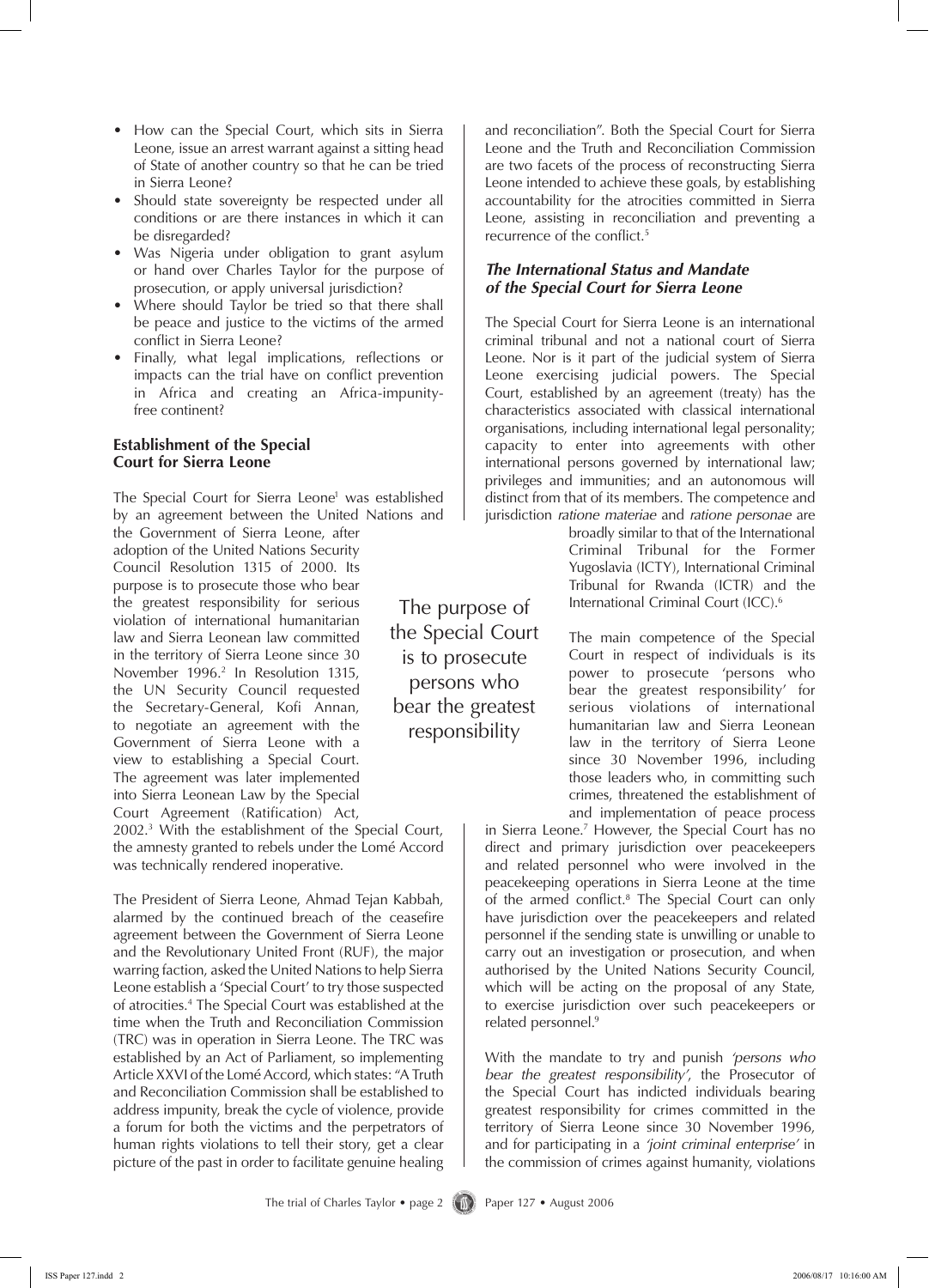of Article 3 common to the Geneva Conventions and of Additional Protocol II to the Geneva Conventions (commonly known as war crimes), and other serious violations of international humanitarian law.10

#### **Circumstances Leading To The Indictment Of Charles Taylor: 'Bearing The Greatest Responsibility' And Participating In A 'Joint Criminal Enterprise'**

The concepts of the 'persons who bear the greatest responsibility', and participation in the 'joint criminal enterprise', set the legal framework within which Charles Taylor was indicted.

#### *'Persons Who Bear The Greatest Responsibility'*

Although the 'persons who bear the greatest responsibility'11 is partly stated in the competence of the Special Court in article 1 of the Statute of the Special Court for Sierra Leone, the concepts of 'those who bear the greatest responsibility' and 'joint criminal

enterprise' are not defined anywhere under the Statute of the Special Court. Thus, the Special Court has no working definitions for the two concepts.12 The Prosecutor of the Special Court maintains that "the people who caused and sustained the war are the persons bearing the greatest responsibility".13 They include the "planners and instigators of the terrible violence or those who instigated or caused and sustained the serious violations of international humanitarian law in the territory of Sierra Leone".14 The Prosecutor seems to have derived the concept from article 6(1) of the Statute of the Special Court for Sierra Leone: "A person who planned, ordered,

committed or otherwise aided and abetted in the planning, preparation or execution of a crime… shall be individually responsible for the crime".

However, the definition adopted is narrow and raises the rhetorical question: Why is it not that 'those who bear the greatest responsibility' should be extended to include all those members of either rebel or government forces or peacekeepers who committed the same atrocities as those who have been indicted? However, Article 1(2) of the Statute of the Special Court excludes the Special Court from having primary jurisdiction over the peacekeepers and related personnel. Instead, the jurisdiction is solely with the sending states.

# *'Participating in a Joint Criminal Enterprise'*

Joint criminal enterprise<sup>15</sup>, which is also a form of liability known as 'common plan', is not explicitly defined in the Statute of the Special Court for Sierra

The people who caused and sustained the war are the persons bearing the greatest responsibility

Leone, although the prosecutor of the Special court seems to have found that it is implicitly included in the language of article 6(1) of the Statute of the Special Court. Joint criminal enterprise is also referred to by several categories of other terms such as 'common purpose' and 'common plan' liability.16 Joint criminal enterprise is a theory of liability that has several variants. It essentially requires prosecutors to prove that a group of people had a common plan, design, or purpose to commit a crime; that the defendant participated in some fashion in the common plan; and that the defendant intended the object of the common plan.17

The following should also be proved in the joint criminal enterprise: the existence of a plurality of persons; that the accused voluntarily participated in one aspect of the common design, for instance, the formulation of a plan among the co-perpetrators to kill in effecting this common design; that the accused, even if not personally effecting the killing, intended this result; the existence of a common purpose and, or joint criminal enterprise; the intention to take part

> in a joint criminal enterprise and to further – individually and jointly – the criminal purposes of that enterprise; of the possible commission by other members of the group of offences that do not constitute the object of the common criminal purpose; existence of a common criminal plan within the criminal enterprise; participation of the accused in the joint criminal enterprise; the specific role played by the accused in the enterprise; the intent of the accused person to participate in the criminal enterprise; the aim of the criminal enterprise; and the inclusion of the crimes committed in the plans of the criminal enterprise.18

The joint criminal enterprise is to be regarded as a form of commission and not as a form of accomplice liability. A participant in a crime who shares the purpose of the joint criminal enterprise, as opposed to merely knowing about it, cannot be regarded as a mere aider and abettor to the crime contemplated.<sup>19</sup>

## *Factual Analysis in Respect of Charles Taylor's Role in the Armed Conflict in Sierra Leone*

The war in Sierra Leone, which started in early March 1991 and ended on 18 January 2002 with President Tejan Kabbah's announcement, is the source of Charles Taylor's indictment. The Prosecutor of the Special Court alleges that Taylor, while in military training in Libya, met Foday Saybana Sankoh, who later became the rebel leader of the RUF, where the two made a common cause to assist each other in taking power in their respective countries. Foday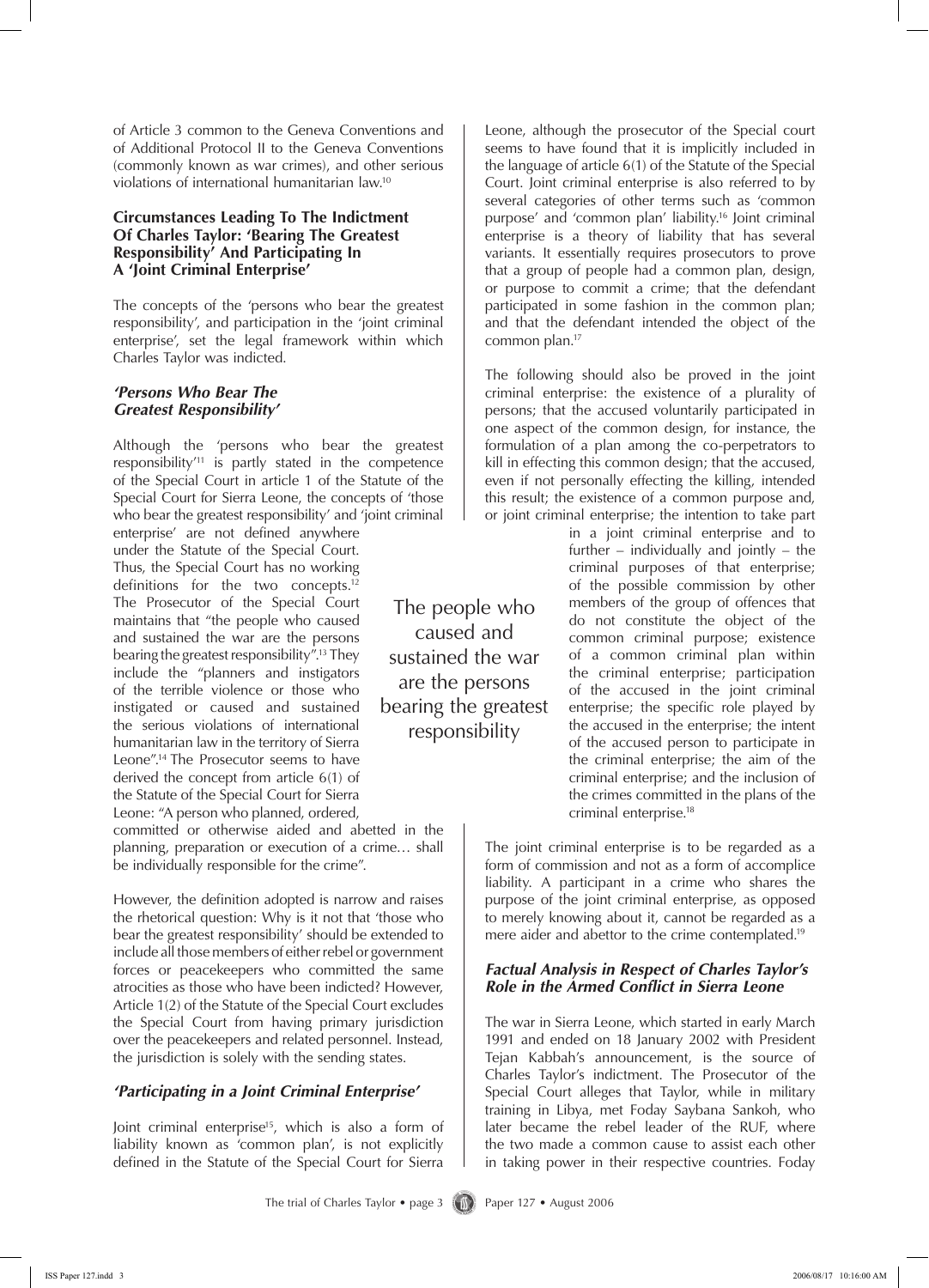Sankoh did assist Taylor and his National Patriotic Front of Liberia (NPFL) to attack Liberia in December 1989. In turn, between 30 November 1996 and 18 January 2002, Liberian fighters, including members and ex-members of the NPFL, under Taylor's control or with his approval and assistance, fought as part of or alongside the RUF, and later the AFRC, AFRC/RUF Junta or alliance. Members of the RUF, AFRC, Junta and, or the AFRC/RUF alliance, and Liberian fighters, assisted and encouraged by Taylor, committed a series of crimes and attacks against the people of the Republic of Sierra Leone, including civilian men, women and children.<sup>20</sup>

The acts allegedly committed by Taylor either individually or with others, include terrorising the civilian population of Sierra Leone; unlawful killings; sexual violence; physical violence; conscription or enlisting children under the age of 15 years into armed forces; abductions and forced labour by enslaving civilian population; and looting of civilian properties.21 The Prosecutor of the Special Court contends that Taylor is criminally responsible,

pursuant to article 6(1) of the Statute of the Special Court for Sierra Leone, for crimes mentioned above. Also, pursuant to article 6(3) of the Statute of the Special Court, Taylor, while holding positions of superior responsibility and command over subordinate members of the RUF, AFRC, AFRC/RUF Junta or alliance, and, or Liberian fighters, is individually criminally responsible for the crimes referred to above. Taylor is also criminally responsible for the acts of his subordinates in that he knew or had reason to know that the subordinates were about to commit such acts or had done so.22

Therefore, Taylor is considered to be one of the persons bearing the greatest responsibility and those who participated in the joint criminal enterprise to commit crimes against humanity, war crimes (commonly known as violations of Article 3 common to the Geneva Conventions and of Additional Protocol II to the Geneva Conventions), and other serious violations of humanitarian law and the Sierra Leonean law in the territory of Sierra Leone.

In view of the above acts or omissions the Prosecutor of the Special Court filed a motion before the Special Court for Sierra Leone for a decision by the Special Court approving the indictment issued on 7 March 2003 against Charles Taylor.<sup>23</sup> Following approval of the indictment, the Warrant of Arrest against Taylor was issued on 4 June 2003 while he was attending the Liberian peace talks in Ghana. Both the warrant and the indictment were e-mailed, faxed and personally served to the Government of Ghana for the purposes

of arresting Taylor at about 8 AM that day.<sup>24</sup> But, the authorities in Ghana turned down the Prosecutor's request, and Taylor returned to Monrovia.

Taylor, meanwhile, faced mounting pressure from rebel groups. Liberians United for Reconciliation and Democracy (LURD) operating in Northern Liberia, and the Movement for Democracy in Liberia (MODEL) from southern Liberia reduced Taylor's control to a third of Liberia – Monrovia and the central part of the country. Also under pressure from US President, George Bush, to 'leave the country,' Taylor appeared on Liberian television on 10 August 2003 to announce his resignation.<sup>25</sup> Having accepted an offer of asylum from Nigeria's President Olusegun Obasanjo on 6 July 2003, stepped down on 11 August 2003, handed over power to Vice President, Moses Blah, and left for Calabar in Nigeria.

Several requests were made by the Prosecutor of the Special Court and the International Police Organisation (Interpol) to the Government of Nigeria in order to surrender Charles Taylor to the Special Court for Sierra

> Leone for prosecution.26 Nigeria initially stated that it would not submit him to Interpol's demands, unless Liberia wanted to try Taylor.<sup>27</sup> Offering him asylum from the war crimes charges would not necessarily violate international law but the issue of whether Taylor should escape prosecution "[was] really on the back burner."28

#### **The Arrest and Prosecution of Charles Taylor: Breaking the Myth, or a Sacrifice in Africa?**

Nigeria had long been under international pressure to surrender Taylor to the Special Court for Sierra Leone to

face charges. On 24 February 2005, the European Parliament unanimously passed a resolution calling for Nigeria to transfer him to the Special Court for Sierra Leone.29 On 4 May 2005, the United States House of Representatives passed a resolution, 421-1, calling for Nigeria to transfer Taylor to the Special Court for Sierra Leone. On 11 May 2005, the US Senate unanimously passed the 4 May House of Representative resolution, joining the call for Nigeria to transfer Taylor to the Special Court for Sierra Leone. $30$  On 30 June 2005, a coalition of up to 300 African and international civil society organisations sent a petition to the African Union (AU) demanding that Nigeria surrender Taylor to the Special Court for Sierra Leone.<sup>31</sup> On 11 November 2005, the United Nations Security Council passed resolution 1638 (2005) which gave the United Nations Mission in Liberia (UNMIL) the powers to detain Taylor should he ever be returned to Liberia, and apprehend and transfer him to the Special Court.32 This resolution echoes views of the United

Taylor is considered to be one of the persons bearing the greatest responsibility

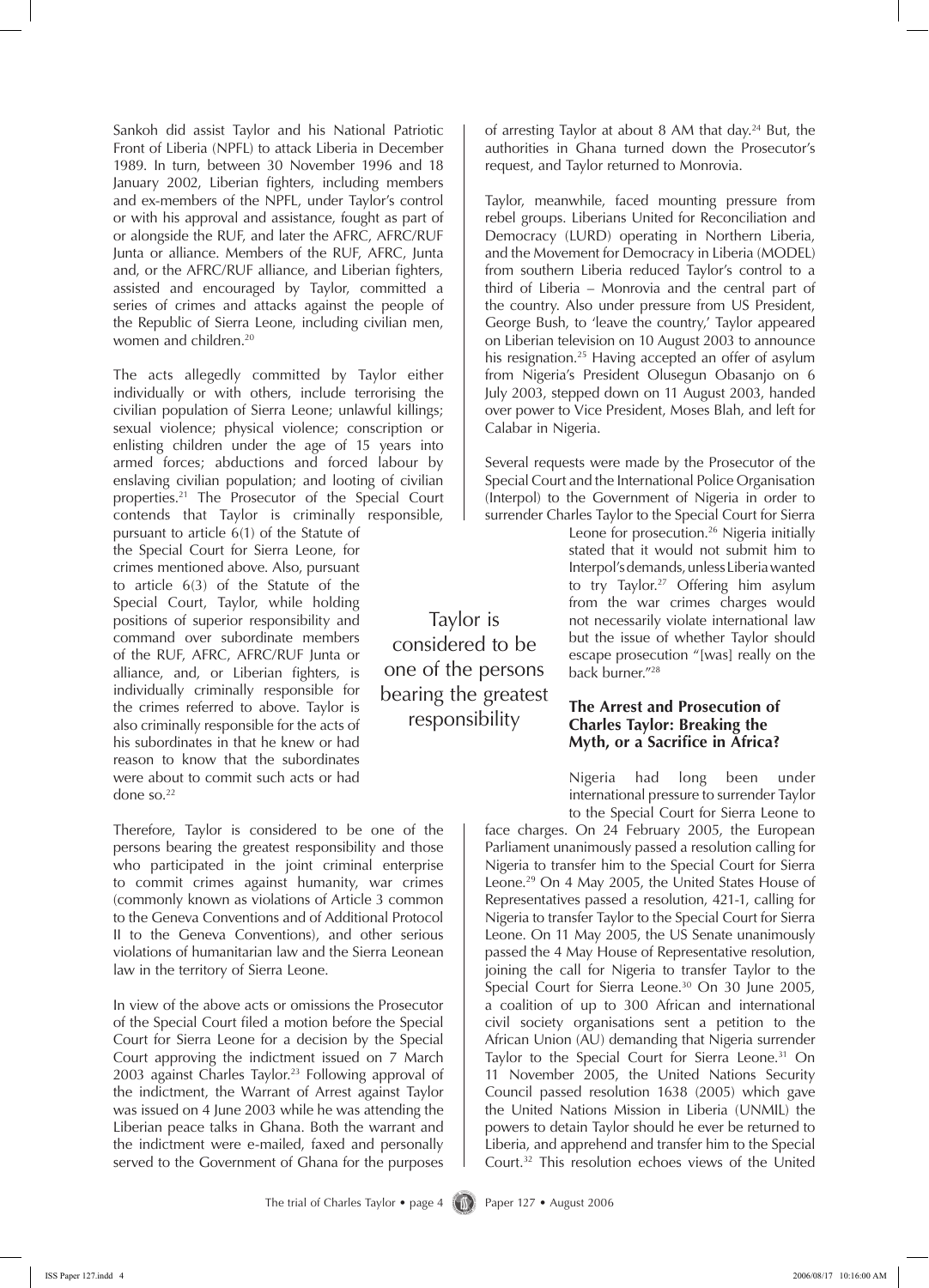Nations Security Council towards seeing to it that Taylor should be brought to justice.

On 17 March 2006, Ellen Johnson-Sirleaf, the new, democratically elected President of Liberia, officially requested Nigeria to extradite Taylor. After consulting the current Chairman of the AU, as well as the West African regional grouping, ECOWAS, President Olusegun Obasanjo informed the Liberian President that the "Government of Liberia [w]as free to take former President Charles Taylor into custody".33 This request was granted on 25 March 2006 whereby Nigeria agreed to surrender Taylor to stand trial in the Special Court for Sierra Leone. Nigeria agreed to surrender Taylor and not to extradite him because no extradition treaty exists between Nigeria and Liberia.34 On 26 March 2006, the Prosecutor of the Special Court for Sierra Leone, Desmond de Silva, requested Nigeria to execute a warrant of arrest on Taylor.<sup>35</sup>

Three days after the Nigerian Government stated it would end Taylor's political asylum, he fled Calabar

where he had been living. On 29 March 2006, Nigerian security forces arrested Taylor as he tried to cross into Cameroon. When push came to shove, the Nigerian Government handed Taylor to the Irish United Nations soldiers. He was flown to Monrovia where he was transferred to a UN helicopter that took him to a detention centre in Freetown, where he was held in custody for almost three months. UN Peacekeepers in Liberia had already been mandated by the Security Council Resolution 1638(2005) to apprehend Taylor in the event of his return to Liberia, and to detain and transfer him or facilitate his transfer to Sierra Leone for prosecution before the Special Court.

Nigeria's action was welcomed as a step towards ending the culture of impunity in the region, and was very much appreciated by the United Nations Security Council.36 On the first day of Taylor's appearance before the Special Court for Sierra Leone when he pleaded not guilty to all charges, the Prosecutor of the Special Court made a public statement marking how important that day was to '"the administration of international criminal justice', and to the effect that 'those who commit atrocities and violate international humanitarian law will be held accountable. No matter how rich, powerful or feared they may be – no one is above the law'".37

Taylor's indictment, subsequent arrest and transfer to the Special Court for Sierra Leone have raised a number of questions for scholars concerning the status of international law norms and principles: Isn't

Those who commit atrocities and violate international humanitarian law will be held accountable. No one is above the law

an arrest warrant issued by the Prosecutor of the Special Court and authorised by the Special Court contrary to the recognised international norms of head of state immunity and state sovereignty and non-interference in internal affairs of Liberia? How can the Special Court for Sierra Leone, which sits in Sierra Leone, issue an arrest warrant against the then sitting head of state, not of Sierra Leone, but that of Liberia to be arrested and tried in Sierra Leone? Didn't the warrant violate the sovereignty of both Liberia and Ghana, where Taylor was attending peace talks? Why did Nigeria grant political asylum to Taylor, and then do an about turn when Nigerian President Obasanjo authorised his hand-over to Liberia to be tried in the Special Court for Sierra Leone?

#### *On State Sovereignty*

From Manuel Noriega,<sup>38</sup> the former president of Panama, to Augusto Pinochet,<sup>39</sup> the former president of Chile, to the late Slobodan Milosevic,<sup>40</sup> former president of the former Federal Republic of Yugoslavia, Saddam Hussein, $41$  the former president of the

Republic of Iraq, to Charles Taylor, the former president of Liberia, the world has witnessed dramatic changes in international law where both the head of state immunity and state sovereignty though important principles of international law, are eroded especially in the area of international criminal law in the interest of protecting humanity from the most egregious violations of human rights.

In respect of the trial of Taylor, the defence maintained that:

(a) [T]he principle of sovereign equality prohibits one state from exercising its authority on the territory of another. (b) Exceptionally, a state may prosecute acts committed on the territory of another state by a foreigner but only where the perpetrator is present on the territory of the prosecuting state. (c) The Special Court's attempt to serve the indictment and arrest warrant on Charles Taylor in Ghana was a violation of the principle of sovereign equality.42

The above arguments were countered by the prosecution side that:

Charles Taylor has been indicted in accordance with article 1(1) of the Special Court Statute, for crimes committed in the territory of Sierra Leone and not the territory of another state. The transmission of documents to Ghanaian authorities could not violate the sovereignty of Ghana.<sup>43</sup>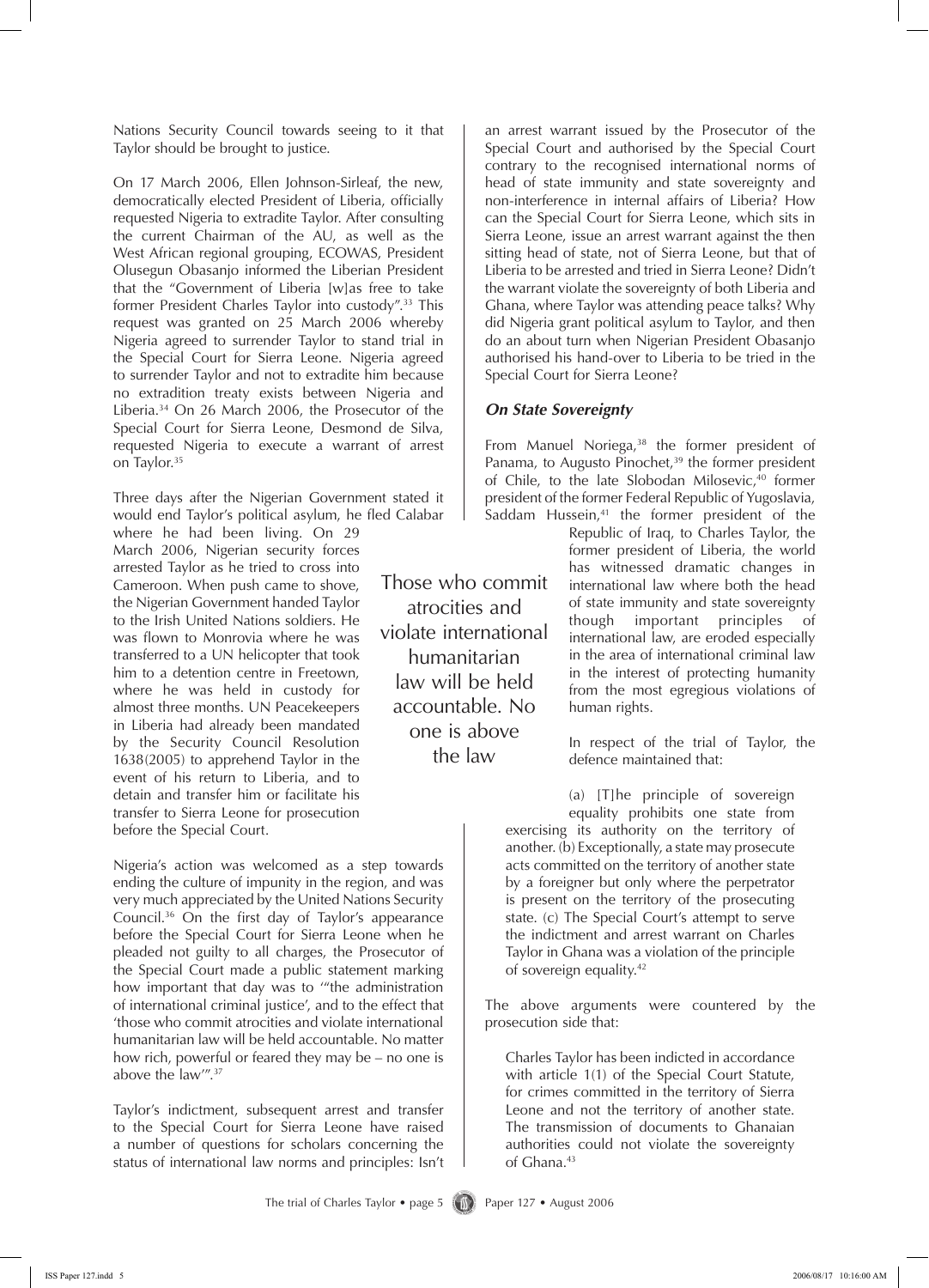Professor Philippe Sands, acting as *amicus curiae*, 44 submitted that "the Special Court did not violate the sovereignty of Ghana by transmitting the arrest warrant for Taylor but Ghana was not [also] obliged to give effect to such a warrant."45 On sovereignty, The Special Court decided that it was not the proper forum for raising the issue of Ghana's sovereignty but acknowledged that the state asserts sovereignty by refusing to execute an arrest warrant. Further, it stated that requesting assistance, far from infringing sovereignty, the court actually recognised sovereignty. However, it stated clearly that Ghana's sovereignty could not be in question as it was merely a receiving state. A successful claim of sovereign immunity could have led to a claim by Liberia of a violation of its sovereignty, as the immunity attaches to the state concerned, and not Ghana in that matter. But Liberia was not a party to the proceedings before the Special Court!<sup>46</sup>

Was Ghana or Liberia obliged to execute the warrant of arrest against Charles Taylor? The question can be answered in two dimensions: Relying on

state sovereignty and the obligation under customary international law. Wonderful enough is the fact that the Statute of the Special Court has no express provision appealing for states co-operation in respect of execution of warrants of arrest save for the cooperation in respect of enforcement of sentences. By "enforcement," it is meant an individual serving imprisonment after being convicted by the Special Court.47 It is probably implied that that obligation could be effected under customary international. Contrary to the Special Court, the International Criminal Tribunal for Rwanda enjoys international co-operation from states. This is derived from its own Statute, which states that:

States shall co-operate with the International Criminal Tribunal for Rwanda in the investigation and prosecution of persons accused of committing serious violations of international humanitarian law. States shall comply without undue delay with any request for assistance or an order issued by a Trial Chamber, including but not limited to (a) The identification and location of persons; (b) The taking of testimony and the production of evidence; (c) The service of documents; (d) The arrest or detention of persons; (e) The surrender or the transfer of the accused to the International Criminal Tribunal for Rwanda.<sup>48</sup>

Arguably, the Statute of the Special Court should have incorporated the same provision on state co-operation in international crimes as those contained in the

Co-operation for international crimes is generally an obligation to the international community as a whole. This is obligation *erga omnes*

Statutes of the ICTR and ICTY. Under the customary international law, co-operation for international crimes is generally an obligation to the international community as a whole. This is obligation *erga omnes –*  that is, obligations that a state owes to the international community as a whole and in the enforcement of which all states have an interest.<sup>49</sup> Therefore, Ghana and Liberia were obliged to execute a warrant of arrest against Taylor for the crimes he committed in Sierra Leone. It should be noted that prohibition of crimes against humanity and war crimes-has attained the *jus cogens*<sup>50</sup> in international law. Having desisted from executing the warrant, the two states were in material breach of the very peremptory norm resulting into the obligation *erga omnes* in international law. The International Court of Justice provided an *obiter dictum* on the obligation *erga omnes* that:

[A]n essential distinction should be drawn between the obligations of a state towards the international community as a whole, and those arising vis-à-vis another state in the field of diplomatic protection. By their very nature the

> former are the concern of all states. In view of the importance of the rights involved, all states can be held to have a legal interest in their protection; they are obligations *erga omnes*. Such obligations derive, for example, in contemporary international law, from the outlawing of acts of aggression, and of genocide, as also from the principles and rules concerning the basic rights of the human person, including protection from slavery and racial discrimination.51

On this line of argument, articles 40 and 41 of the Draft Articles on State Responsibility<sup>52</sup> provide that states shall

co-operate to bring to an end through lawful means to any serious breach of an obligation arising under a peremptory norm of general international law and shall not recognise as lawful a situation created by such a serious breach. A breach of an obligation is serious if it involves a gross or systematic failure by the responsible state to fulfil the obligation.<sup>53</sup> Besides, under customary international law, Ghana and Liberia also have a duty to extradite or surrender Taylor to the Special Court or punish him for the crimes allegedly committed in Sierra Leone.

Notwithstanding the above line of arguments, under state sovereignty principle, it can be stated that certainly Ghana and Liberia had no express obligation. It should be noted that states enjoy the rights inherent in full sovereignty. However, had there been any resolution from the Security Council acting under Chapter VII of the Charter of the United Nations requiring Ghana or Liberia to execute the warrant, then such would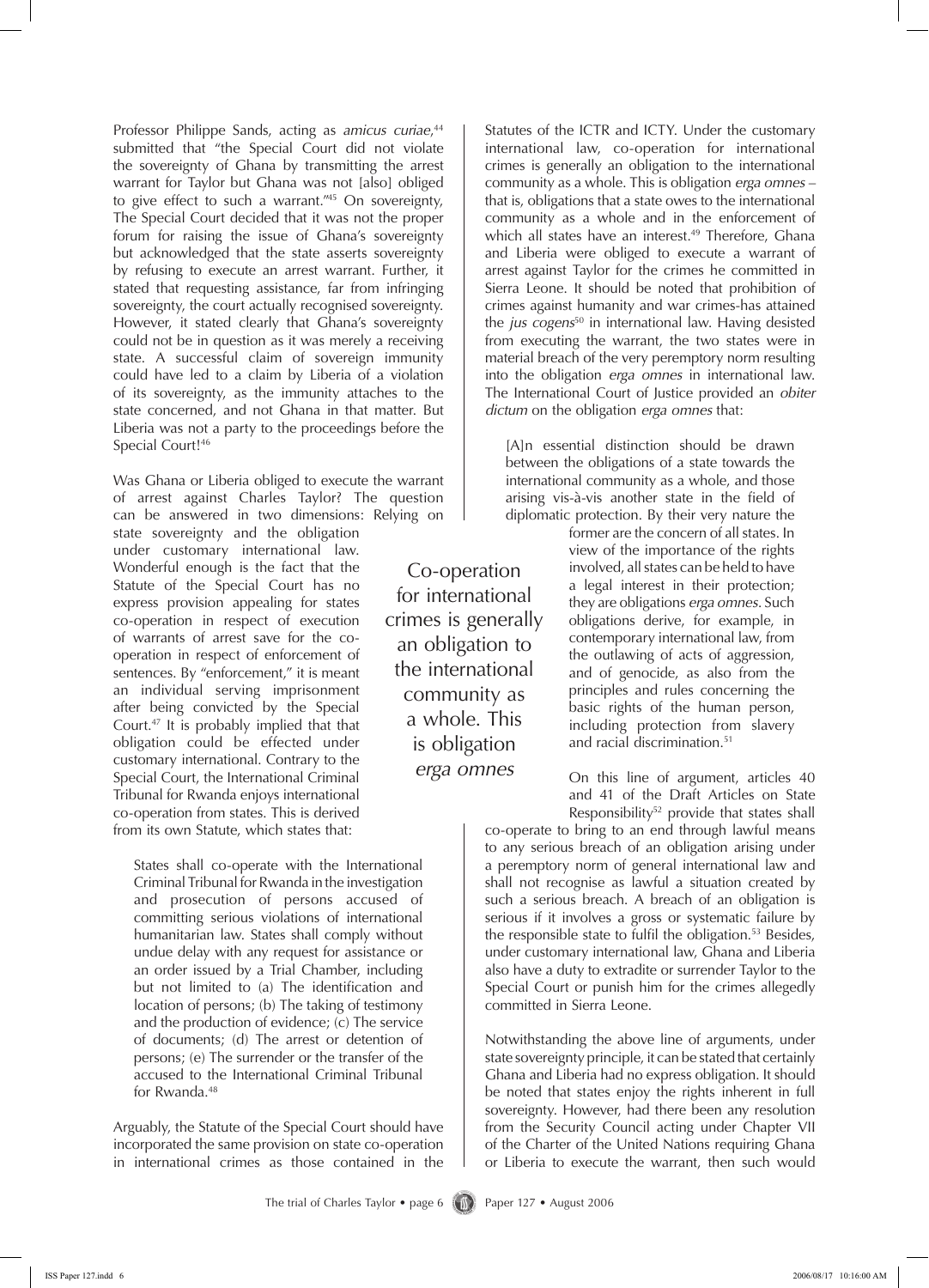be regarded as an obligation in international law which would mean that such states would assist in their contribution to maintain international peace and security pursuant to a special arrangement.<sup>54</sup> What then does sovereignty mean or entail here?

State sovereignty traditionally denotes the supreme authority of the organs of state over all persons and objects within its territory. In relations between states, sovereignty signifies independence, or the right to exercise within a portion of the globe and to the exclusion of any other state the functions of a state, and to represent these functions externally.<sup>55</sup> The Charter of the United Nations ensures "the principle of the sovereign equality of all its members"56 and that there is no authority to "intervene in matters which are essentially within the domestic jurisdiction of any State."57 On the principle of sovereign equality of states, the 1970 Declaration on Principles of International Law concerning Friendly relations and Co-operation among States in accordance with the Charter of the United Nations provides that:

All states enjoy sovereign equality. They have equal rights and duties and are equal members of the international community, not withstanding differences of an economic, social, political or other nature. In particular, sovereign equality includes the following elements: (a) states are juridically equal; (b) each state enjoys the rights inherent in full sovereignty; (c) each state has the duty to respect the personality of other states.58

Sovereignty is the kind of right that creates a space within which the bearer of the right is sometimes free to do what is morally wrong. This seems correct and important, yet misleading if over-emphasised.<sup>59</sup> If a state has a right to sovereignty, this implies that other states have a duty to respect that right by among other things, refraining from intervening in its domestic affairs. The function of the principle of non-interference in international law may be said to protect the principle of state sovereignty.

However, should state sovereignty be respected under all conditions or are there instances in which it can be disregarded? In some cases, state sovereignty is not and should not be a bar to interference in the domestic affairs of a state especially when there are serious human rights concerns. If such interference is an unacceptable assault on state sovereignty, then, how should the international community respond to situations of human rights violations? Alain Pellet<sup>60</sup> contends that sovereignty, properly defined, is not a defence for breaches or gross violations of fundamental human rights. Sovereignty can only be defined as the very criterion of States, by virtue of which such an entity possesses the totality of international rights and duties *recognised by international law* as long as it has not limited them in particular terms by concluding a treaty.<sup>61</sup> It is in this respect that state sovereignty, in international law, can be broken particularly in grave circumstances, such as genocide, crimes against humanity and war crimes.

#### *'Head of State Immunity' in Matters Related to Crimes Against Humanity and War Crimes*

On the question of a Head of state immunity from prosecution, the defence in the Taylor's trial argued that:

"[A]s an incumbent Head of State at the time of his indictment, Charles Taylor enjoyed absolute immunity from criminal prosecution… [And] that the indictment against Charles Taylor was invalid due to his personal immunity from criminal prosecution.<sup>62</sup>

The Special Court for Sierra Leone held that "since the Applicant [Charles Taylor] is subject of criminal proceedings before this court, processes issued in the course of, or for the purpose of, such proceedings against the Applicant cannot be vitiated by a claim of personal immunity".63 It added that as Taylor had ceased to be a head of state the immunity *rationae personae* had also ceased to attach to him.64

The Special Court reasoned in line with its Statute which states that:

The official position of any accused persons, whether as Head of State or Government or as a responsible Government official, shall not relieve such a person of criminal responsibility nor mitigate punishment.<sup>65</sup>

The question whether a head of state can be brought before an international criminal court for prosecution and punishment has been the most controversial in international criminal law. The theory that heads of states are not accountable and therefore have no international criminal responsibility under the system of international criminal law has no juridical validity. One of the consolidated principles of international criminal law is that heads of states bear international criminal responsibility for international crimes.<sup>66</sup> However, the International Court of Justice (ICJ) upheld the immunities in national courts even in cases of war crimes and crimes against humanity on the basis of the customary international law. It held that:

[A]lthough various international conventions on the prevention and punishment of certain serious crimes impose on states obligations of prosecution or extradition, thereby requiring them to extend their criminal jurisdiction, such extension of jurisdiction in no way affects immunities under customary international law,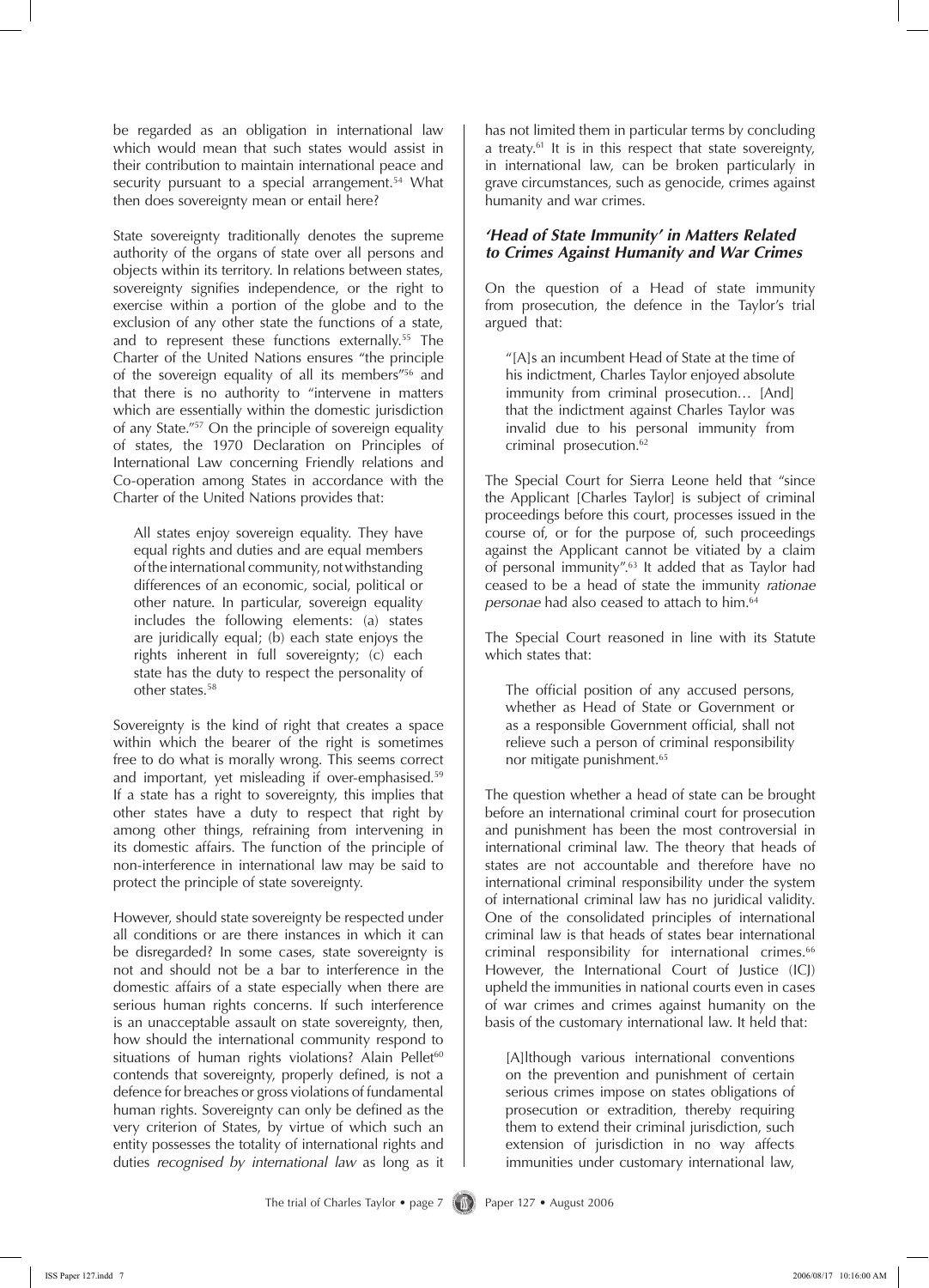including those of Ministers for Foreign Affairs. These remain opposable before the courts of a foreign state, even where those courts exercise such a jurisdiction under these conventions.<sup>67</sup>

Such immunities include first, the personal immunity or *ratione personae*, which attaches to senior state officials, such as heads of state or government or Ministers of Foreign Affairs, while they are still in office. This immunity applies even to international crimes, as held by national courts in cases involving Qaddafi,<sup>68</sup> and Mugabe<sup>69</sup>. According to Dapo Akande:

Judicial opinion and state practice on this point are unanimous and no case can be found in which it was held that a state official possessing immunity *ratione personae* is subject to the criminal jurisdiction of a foreign state when it is alleged that he or she has committed an international crime.70

The second immunity, that attaching to official acts (functional immunity) or *ratione materiae* may be

invoked not only by the serving state officials but also by former officials in respect of official acts performed while they were in office. However, such immunity can not exist when a person is charged with international crimes either because such acts can never be 'official' or because they violate norms of *jus cogens* and such peremptory norms must prevail over immunity.

In respect of the proceedings before international criminal courts, the ICJ was of the view that an incumbent or former Minister for Foreign Affairs may be subject to criminal proceedings where they have jurisdiction.<sup>71</sup> Contemporary

international law no longer accepts that a head of state commit crimes and go unpunished. Moreover, some human rights norms enjoy such a high status that their violations, even by state officials, constitute an international crime. The doctrine of immunity cannot stand aloof from these developments.<sup>72</sup> Dapo Akande puts it that:

While international crimes, when committed by state officials, will often constitute official acts, a separate rule removes immunity *ratione materiae* in proceedings relating to international crimes. This immunity is not available in such proceedings because the reasons for which such immunity is conferred do not apply to prosecutions for international crimes. Firstly, the general principle that only the state and not the officials may be held responsible for acts done by officials in their official capacity does not apply to acts that amount

The official position of individuals does not exempt them from individual responsibility for acts that are crimes under international law

to international crimes. On the contrary, it is well established that the official position of individuals does not exempt them from individual responsibility for acts that are crimes under international law, and thus does not constitute a substantive defence.73

It is contended that the above should always remain the position in respect of international crimes such as crimes against humanity, war crimes and genocide.

#### *Was Nigeria Under Obligation to Grant Asylum or Hand over Charles Taylor for the Purpose of Prosecution, or Apply Universal Jurisdiction?*

Granting political asylum to a person accused of having committed international crimes falls within the sovereignty of a granting state and is at the discretion of that receiving sovereign state. No general law requires a state to extradite or surrender such a person without a specific extradition treaty.<sup>74</sup> The return of criminals is secured by extradition agreements between states. Therefore, Nigeria would still exercise

> its sovereignty by continuing to grant asylum to Taylor unless a resolution from the United Nations Security Council, acting under Chapter VII of the Charter of the United Nations, required Nigeria to hand him over to face charges. Even if Nigeria had refused to hand over Taylor back to Liberia, it would do so under the principle of state sovereignty, and that act, to some extent, should have been respected as a rightful exercise of sovereignty in its own territory though it would be subjected to international criticism. It would have been otherwise if there was an extradition treaty between Nigeria and Liberia, upon which Liberia could claim material breach of

the obligations under that particular treaty, or even customary international law.

Contrary to the above position, although international law does not require such treaties to follow a particular form, certain general principles of extradition law have emerged.75 These include the maxim of *aut dedere aut judicare ou punire*, which refers to the obligation to extradite or prosecute. Its aim is to secure international co-operation in the suppression of certain kinds of criminal conduct. The obligation requires a state that has hold of someone who has committed a crime of international concern either to extradite the offender to another state that is prepared to try him, or else to take steps to have him prosecuted before its own courts. Had Nigeria decided to prosecute Taylor under the Nigerian Court of Law, it would depend on whether Nigeria has a law requiring such prosecution, and also whether the offences allegedly committed by Taylor are also punishable under the Nigerian law.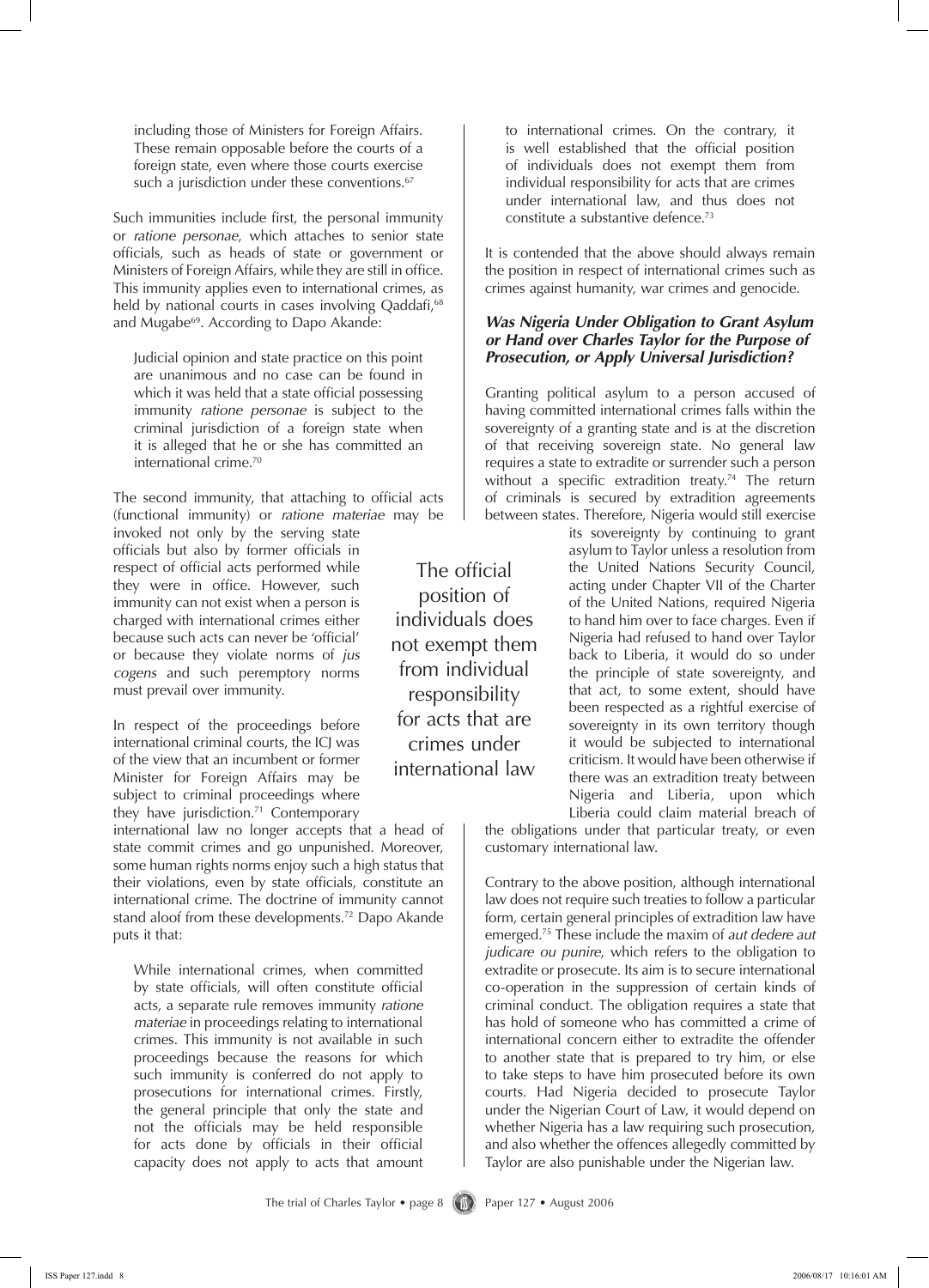A state which refuses to extradite its own nationals is expected to prosecute them in its own jurisdiction, but in cases of non-nationals, a state which refuses to extradite, is expected to prosecute that person or persons, only if its own law requires and recognises as a general rule the principle of prosecution of offences committed abroad.76

It should be noted with great concern that Taylor was charged with crimes against humanity and war crimes at the Special Court for Sierra Leone, offences that attract universal jurisdiction under international criminal justice system. Therefore, by its continued delay to extradite or timely hand over Taylor to Liberia or surrender him to the Special Court, Nigeria was expected to exercise universal jurisdiction over Taylor. Crimes subject to universal jurisdiction may be punished by any state having custody of the offender, as would have been the case of Nigeria and Taylor, irrespective of the place where the offences were committed.

Crimes against humanity and war crimes are crimes so

universally condemned that they would certainly attract universality principle. The 'universality principle' is based on the assumption that some crimes are so universally condemned that the perpetrators are the enemies of all people. Therefore, any nation that has custody of the perpetrators may punish them according to its laws applicable to such offences.<sup>77</sup> In the case against Adolf Eichmann, it was stated that:

[T]he interest in preventing and punishing acts belonging to the category in question [crimes against humanity] – especially when they are perpetrated on a very large scale

– must necessarily extend beyond the borders of the State to which the perpetrators belong and which evinced tolerance and encouragement of their outrages; for such acts can undermine the foundations of the international community as a whole and impair its very stability.<sup>78</sup>

The universal jurisdiction was also emphasised by the Trial Chamber of the ICTY, which observed that:

…the crimes which the International Tribunal has been called upon to try [crimes against humanity and grave breaches of the Geneva Conventions] are not crimes of a purely domestic nature. They are really crimes which are universal in nature, well recognised in international law as serious breaches of international humanitarian law, and transcending the interest of any one State. The Trial Chamber agrees that in such circumstances, the sovereign rights of States

Taylor's arrest and trial is a breach of the spirit and intent of the **Comprehensive** Peace Agreement of Liberia

cannot and should not take precedence over the right of the international community to act appropriately as they affect the whole of mankind and shock the conscience of all nations of the world. There can therefore be no objections to an international tribunal properly constituted trying these crimes on behalf of the international community.79

Despite the delay, Nigeria finally decided to hand over Taylor to Liberia, which was willing to cause him to be tried by the Special Court for Sierra Leone. To that extent, Nigeria fulfilled its legal obligation under international co-operation in international crimes in particular, those under international humanitarian law.<sup>80</sup> It remains questionable whether such an act was a sacrifice in the African continent in exchange for peace in West African states of Sierra Leone and Liberia. It is contended that, in some instances, especially where there is an emerging volatile peace, such as that of Liberia and Sierra Leone, states in hold of offenders, should trade with peace, reconciliation and justice by handing over such offenders to face

justice in order to help end the culture of impunity.

However, on the other side, it amounts to a hypocritical kind of politics in Africa, especially when a state had earlier on voluntarily, and acting on sovereignty, granted asylum, and later on refused several requests to surrender an offender, as was the situation with Nigeria and Taylor. Nigeria could still have maintained its stance for not handing over Taylor, as it would be in accordance with the agreed terms during the negotiations leading to his resignation as the President of Liberia.<sup>81</sup> It should be noted that on 11 August

2003, Taylor relinquished power and went into exile in Nigeria, after an immunity-from-prosecution deal had been arranged and secured by the African Union, ECOWAS, the UN, UK and the US governments. $82$ The understanding was that Taylor will continue to be protected by the Nigerian government, and would not be handed over to the Special Court. To give him double assurance, Presidents John Kufuor, Thabo Mbeki, Joachim Chissano and Olusegun Obasanjo accompanied him to the Nigerian capital, Abuja, on the first leg of the journey into exile. $83$ 

Taylor's "arrest and trial is a breach of the spirit and intent of the Comprehensive Peace Agreement (CPA) and other national and international protocols which ended the Liberia civil war and facilitated the exile of former President Taylor to Nigeria."84 The present situation of Taylor is representative of international deception at the highest level, which sends a signal that could make it difficult for national leaders in the

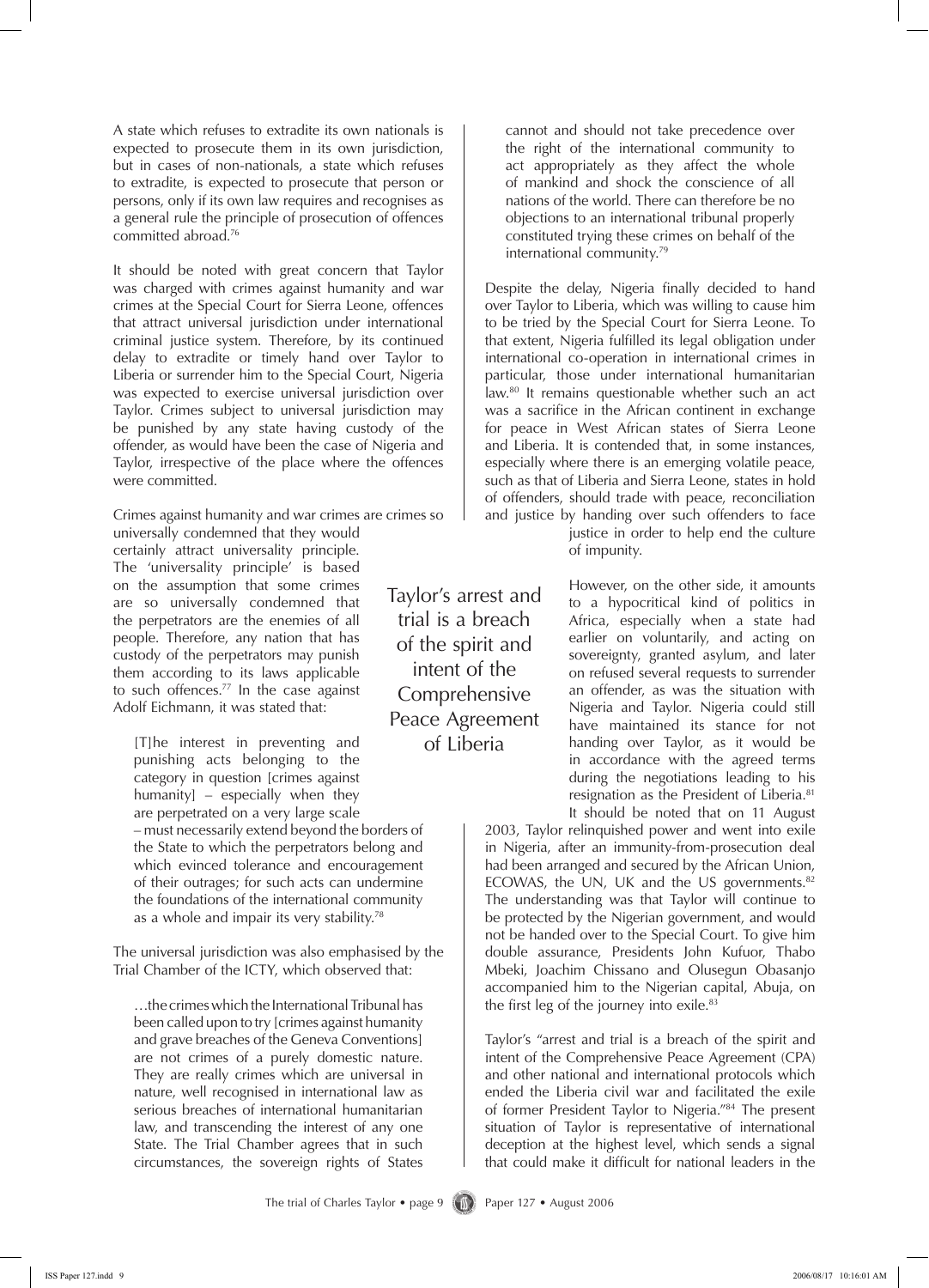future who will find themselves in the position as former President Taylor was, to accord international peace brokers the kind of co-operation needed to end conflicts.85 If Taylor knew of this trade, that the Nigerian President, Olusegun Obasanjo would turn against him and dishonour his promise, he would not have resigned and accepted Obasanjo's offer of asylum.

#### **The Dilemma on 'Where' the Trial of Charles Taylor Should Take Place**

The debate on Head of State immunity and state sovereignty in respect of Taylor was brought to an end after Taylor was transferred to The Hague to stand trial conducted by the Trial Chamber of the Special Court for Sierra Leone. After Taylor's first appearance before the Special Court, the President of the Special Court for Sierra Leone, Justice Raja Fernando, requested the Government of The Netherlands and the President of the International Criminal Court (ICC) to facilitate the conduct of the trial by the Special Court in The Hague. This was largely to avoid the security concerns in the West African sub-region that would have resulted from a trial in Freetown.<sup>86</sup> Alpha Sesay wrote:

Taylor's transfer to The Hague negatively impacts all the objects set…. It would deprive war victims of the justice that they deserve…. Victims are able to get a first hand view of how alleged perpetrators are made to answer for their acts. These are all things that Sierra Leoneans stand to lose if Taylor is transferred to The Hague. It might be too demanding for the court to facilitate the presence of such victims, local media and civil society coverage at The Hague and this means Sierra Leoneans would be deprived of

what they truly deserve…. If given second hand information, how would they find the process credible? Security has always been a concern since the Court's inception. When RUF commanders were indicted, many people feared that their supporters would cause an uprising. When Chief Hinga Norman, a hero for many people, was indicted, because of security concerns, the Special Court requested both the ICTY and ICTR to provide temporary detention for him and host his initial appearance. These institutions refused and Norman's trial has been in Sierra Leone ever since. Nothing has happened amidst such early fears.<sup>87</sup>

Taylor's defence counsel recently sought "an order from the Trial Chamber to the effect that no change of venue for the proposed trial of Charles Ghankay Taylor be made without first giving the Defence an opportunity to be heard on this important issue"

and that "such a request for change of venue by the President of the Court is "premature and raise a real risk of appearance of unfairness in that the Accused [Charles Taylor] in this case has not been afforded a right to be heard on the important issue of venue". Believing a venue change to be unnecessary, the Defence counsel asked the Trial Chamber II to direct the President of the Special Court "to withdraw the Requests reportedly made to the Government of the Kingdom of the Netherlands and to the President of the ICC (and to any other entities or organisations that may have been contacted) without the Trial Chamber or the President finding, after full arguments from the parties, that such a change of venue is necessary and merited".<sup>88</sup>

After the Trial Chamber II referred the matter to the Appeals Chamber of the Special Court for Sierra Leone, on 29 May 2006, the Appeals Chamber delivered its decision on the urgent motion for change of venue from Freetown to The Hague stating:

The motion is inadmissible because it seeks to interject the Trial Chamber, and now the Appeals Chamber, into administrative and diplomatic functions of the President … Neither the Statute nor the Rules authorizes a Chamber to intervene in the administrative and diplomatic functions entrusted to the President … At this stage of the proceedings, matters relating to the venue of the Taylor trial are exclusively within the administrative and diplomatic mandate of the President. Prior to a decision being made, any questions relating to the President's activities concerning the venue of the Taylor trial should be directed to the Office

of the President and not to the Trial or Appeals Chambers. Accordingly, the Appeals Chamber finds that the motion is inadmissible, and thus, dismisses the motion in its entirety.<sup>89</sup>

This paper concurs with the decision of the Appeals Chamber. However, it is also prudent to refresh the minds of the learned Judges who decided on the Defence motion for change of venue that by stating that "*any questions relating to the President's activities concerning the venue of the Taylor trial should be directed to the Office of the President and not to the Trial or Appeals Chambers"*, that they overlooked the central tenet of the principles of natural justice – *Nemo judex in sua causa* – which means that no person can judge a case in which he or she is a party.90 It is reasonable to ask: how could the Appeals Chamber prefer that the matter should have been directed to the President who had already asserted the security reasons leading to the requests for venue

Taylor's transfer to The Hague negatively impacts all the objects set

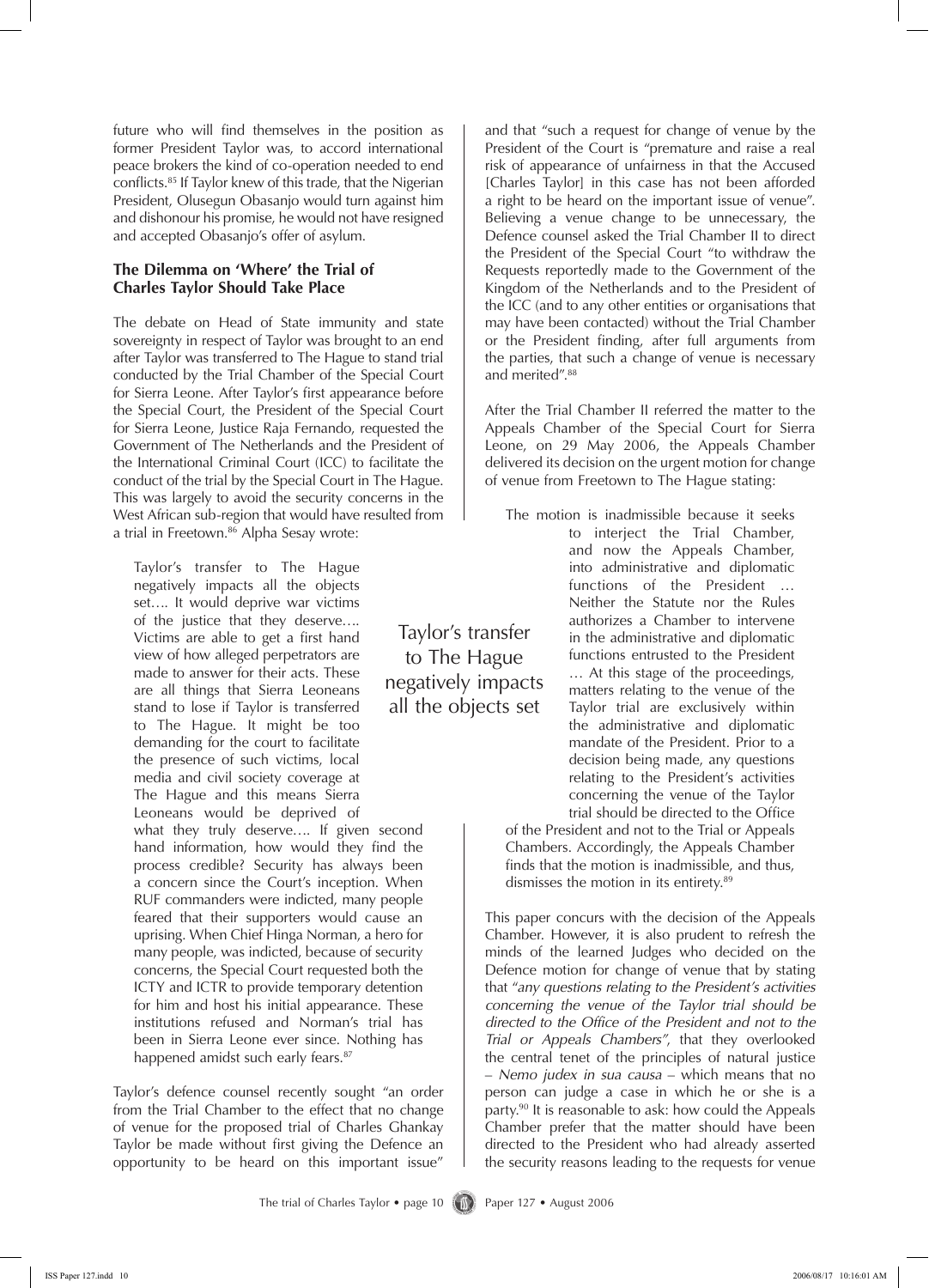in the Taylor's trial? This tests the whole issue of the Special Court's independence and impartiality.

In the UN Security Council, there was not an expedient adoption of the resolution on the transfer of Charles Taylor's trial from Freetown to The Hague though, probably because the Security Council was waiting for the decision on motion filed by the Defence Counsel for Taylor at the Special Court in order to see how the matter on the transfer of Taylor to The Hague could be decided by the Special Court in order to avoid contradictions and to ensure the independence and impartiality of the Appeals Chamber of the Special Court on the matter.

Following the above decision of the Appeals Chamber of the Special Court for Sierra Leone on 29 May 2006, two weeks later, on 16 June 2006, the UN Security Council adopted resolution 1688(2006) to the effect that the trial of Taylor should take place in The Hague at the building and facilities of the  $ICC<sup>91</sup>$  thereby endorsing the decision of the Appeals Chamber of the Special Court for Sierra Leone.<sup>92</sup> Thus, the adoption

of the United Nations Security Council Resolution 1688(2006) created a Chapter VII (of the Charter of the United Nations) legal basis for the Special Court for Sierra Leone to detain Taylor and conduct his trial in the Netherlands. The Secretary-General of the UN was definitely under obligation to conclude a special headquarters agreement with the Government of Sierra Leone and the Government of the Kingdom of the Netherlands to such effect.<sup>93</sup>

The adoption of the resolution demanding the transfer of Taylor to The Hague regarding the effects of conducting the trial in The Hague is for the interests of

justice, victims and for functioning of the ICC and the Special Court. Security Council Resolution 1688(2006) noted that the trial of former President Taylor could not be conducted within the sub-region, in Freetown at the Special Court, due to the security implications.<sup>94</sup> Exclusive jurisdiction over Taylor is vested solely with the Special Court during his presence in the Netherlands in respect of matters within the statute of the Special Court. The Netherlands shall exercise no jurisdiction over Taylor except by express agreement with the Special Court.95

Resolution 1688(2006) also expresses that the costs to be incurred as a result of the trial of former Liberian President Taylor in The Netherlands are expenses of the Special Court and that no additional costs can be incurred by any other party without their prior consent.96 It also points out the Security Council's belief that the trial of Taylor will contribute to achieving truth and reconciliation in Liberia and the just societies.<sup>97</sup> The Security Council is determined that the presence of former President Taylor in the sub-region is an impediment to stability and a threat to the peace of Liberia and of Sierra Leone and to international peace and security in the region. $98$ Above all, the Security Council is determined to end impunity, establish rule of law and promote respect for human rights and to restore and maintain international peace and security, in accordance with international law and the purposes and principles of the Charter of the United Nations.<sup>99</sup>

wider sub-region; and that it remains committed to assisting the Governments of Liberia and Sierra Leone in their efforts to building stable, prosperous and

Following the adoption of the United Nations Security Council Resolution 1688(2006) on the transfer of Taylor to The Hague, on 19 June 2006, the President of the Special Court for Sierra Leone ordered that Taylor be transferred and detained in The Hague and that the pre-trial proceedings, trial, and any appeal be conducted there.<sup>100</sup> Also, pursuant to Rule 64 of the Rules of Procedure and Evidence of the Special

> Court for Sierra Leone, the Registrar of the Special Court made certain orders<sup>101</sup> relating to the detention of Taylor in the ICC's Detention Centre, including an order that the rules of detention and standards of the ICC shall be applicable to the detention of Taylor *mutatis mutandis* (with necessary or suitable changes; upon changing that which is to be changed) and that the complaints procedure set out in Rule 59 of the Rules of Detention of the Special Court shall be applicable. Acting in accordance with Rule 64 of the Rules of Procedure and Evidence of the Special Court, the President of the Special Court endorsed the Registrar's Order on 19 June 2006.

On 20 June 2006, the Special Court for Sierra Leone transferred Taylor to the detention centre of the ICC in The Hague for the purpose of using the facilities of the ICC during his trial, in accordance with the Memorandum of Understanding (MoU) concluded by the ICC and the Special Court for Sierra Leone on 13 April 2006. That MoU was signed by Judge Kirsch on behalf of the ICC and by Livermore Munlo, the Registrar of the Special Court.102

Immediately after Charles Taylor was transferred to The Hague, there was a lack of communication between Charles Taylor, his family members and Karim A.A.Khan, his Defence Counsel. As a result, an oral application was made on 21 June 2006 to The Trial Chamber II of the Special Court for orders pertaining to the transfer of Charles Taylor to The Hague. His Defence Counsel, during the Status Conference at the Special Court, sought the following orders:

The trial of former President Taylor could not be conducted in Freetown due to the security implications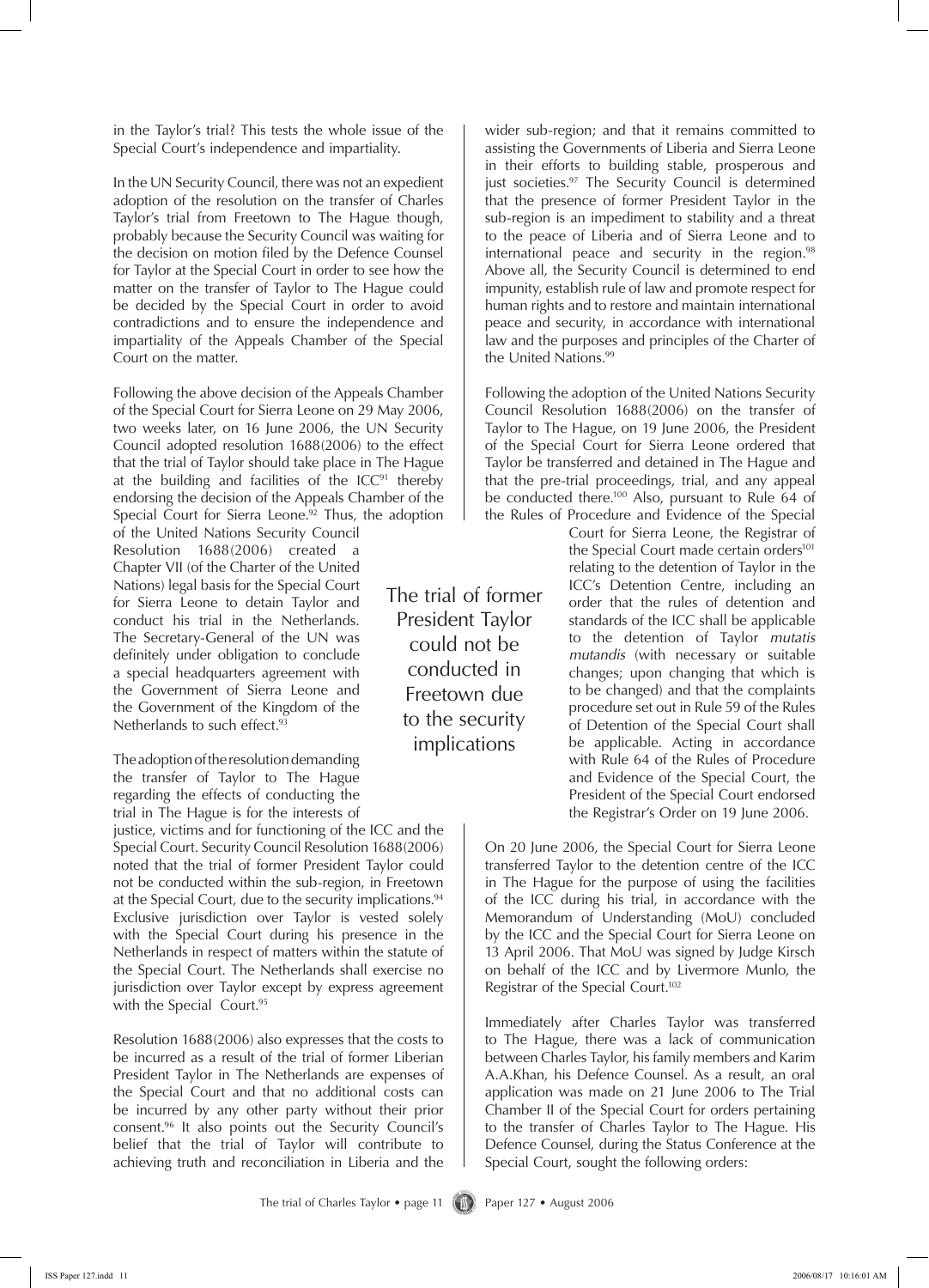- An order directing the Registrar to take all necessary 1. steps to ensure that visas for the Netherlands for the family members of the Accused are facilitated without any further delay;
- An order directing the Registrar to allow the 2. Accused to receive and make telephone calls in precisely the same way that he was allowed to do in Freetown; and
- An order scheduling a status conference in The 3. Hague.<sup>103</sup>

The Trial Chamber II granted orders 2 and 3 above and denied order 1 above by stating that the order sought is not within the jurisdiction of the Trial Chamber. Although satisfied that in the present case, the fact that Taylor and his Counsel could not communicate with one another contravenes the right of the accused under article 17(4)(b) of the Statute of the Special Court for Sierra Leone, an issue related to the right of the accused to a fair trial, the Trial Chamber held that "any failure by the Registrar to facilitate visas for the family members of the accused does not affect or concern any fair trial rights of the accused and

that therefore the Trial Chamber does not have jurisdiction to entertain that particular application".104

What is the legal position on the seat of the Special Court? In law, it is not a new thing to find the trial of an individual being moved from a normal seat to another place. Domestic courts may seat anywhere appropriate for the interest of justice. Regarding the legal mandate for the seat of the Special Court, the Agreement between the United Nations and the Government of Sierra Leone on the Establishment of a Special Court for Sierra Leone provides that:

The Special Court … may meet away from its seat if it considers it necessary for the efficient exercise of its functions, and may be relocated outside Sierra Leone, if circumstances so require, and subject to the conclusion of a Headquarters Agreement between the Secretary-General of the United Nations and the Government of Sierra Leone, on the one hand, and the Government of the alternative seat, on the other.105

Arguments in favour of the trial taking place in Freetown are strong and credible. In the public view, the Special Court is expected to leave a legacy by contributing to peace, truth, reconciliation and justice; consequently ending a culture of impunity in the West African sub-region. Nevertheless, despite the disappointment of the local population in Sierra Leone or Liberia, the transfer of Taylor to The Hague, will offer the same kind of justice, as it would, were he to be tried in Freetown.

of the Secretary-General of the UN and relevant States, shall make the trial proceedings to the people of the sub-region, including through video link.<sup>106</sup> Although the Government of the Netherlands has indicated that it accepts the trial of Taylor to be conducted in the Netherlands, it has also placed a condition that arrangement be made to ensure that he is transferred to a place outside of the Netherlands immediately after the final judgment of the Special Court. In this regard, the Government of the United Kingdom

Provided the Special Court undertakes, as obliged, to incur all expenses for the trial to take place in The Hague, the trial will run as normal. The trial of Taylor at The Hague is simply a change of venue, but the parties in the case will remain the same. In other words, it simply means that it will be the Special Court for Sierra Leone conducting trial in The Hague and not the ICC at all. The trial will be conducted by the Trial Chamber of the Special Court for Sierra Leone sitting in The Hague. The Special Court for Sierra Leone, with the assistance

Taylor, if convicted of the offences he is being charged with, to enter and serve imprisonment term in the UK. The Secretary of State for Foreign and Commonwealth Affairs, Mrs. Margaret Beckett, stated that:

has expressed its desire to allow former President

At the request of the United Nations Secretary-General, I have therefore agreed that, subject to Parliamentary legislative approval, the United Kingdom would allow former President Taylor, if convicted and should circumstance require, to enter the United Kingdom to serve any sentence imposed by the Court. This is entirely without prejudice to the eventual location or outcome of the trial. Former President Taylor's right

to a fair trial must be respected. Were the Court to acquit former President Taylor, we would not be required to allow him to come to the United Kingdom. Were he to be convicted, and subsequently released after serving sentence, the expectation at this stage is that former President Taylor would leave or face removal from the United Kingdom.107

However, it will depend on the will of the parliamentarians in the UK whether to allow Taylor, once convicted of the offences of crimes against humanity or war crimes, to enter and serve sentence in the UK.

#### **Lessons and Legal Implications for Conflict Prevention in Africa**

Armed conflicts have severely undermined Africa's development. According to Wafula Okumu, "in all of

The transfer of Taylor to The Hague, will offer the same kind of justice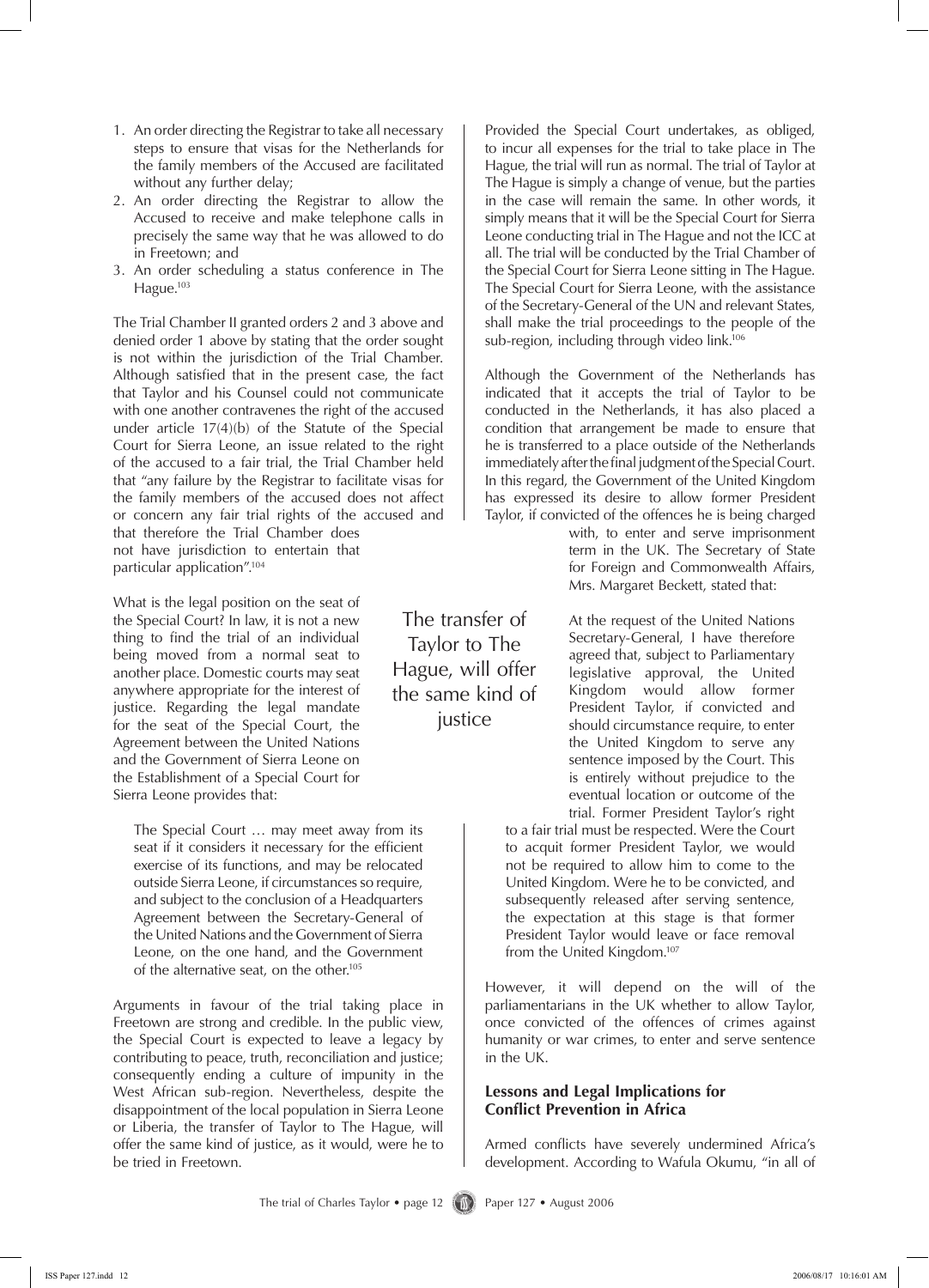the African conflicts, civilians have paid the heaviest prices – as pawns, hostages and objects of conflict, if not the deliberate targets of violence."108 The consequences of these conflicts have ranged from massive destruction of infrastructure, loss of millions of lives, destruction of social, economic and political systems to displacement of millions from their homes. Non-international armed conflicts continue in Chad, Democratic Republic of the Congo, Ivory Coast, Somalia, Sudan, and Uganda, while a number of other Africa countries emerging from violent conflicts are struggling to rebuild themselves. A common denominator in these conflicts is the prominent role played by the leaders, both in government and rebel movements. What legal implications, reflections or impacts can the trial have in conflict prevention in the African continent? What can the masterminds of conflicts in Africa learn from the trial of Taylor?

Taylor's trial will send a loud and clear message to African leaders and warlords that no matter how rich, powerful or feared they may be, they will be held accountable for committing heinous crimes. The

persons bearing the greatest responsibility for the non-international armed conflicts in Northern Uganda, Darfur region of western Sudan, the Democratic Republic of the Congo, Ivory Coast, Somalia, Chad, and other parts of Africa, must take note that their turns to face justice are not far. They must be made aware that none is above the law. Some of them have been investigated or are being investigated by the Chief Prosecutor of the International Criminal Court for war crimes and crimes against humanity and are likely to face charges similar to Taylor's.

The trial also sets the precedent that the defences of state sovereignty and head

of state immunity can no longer exonerate the former or an incumbent head of state from being prosecuted for human rights violations and grave breaches of the laws and customs of armed conflicts. Trying a former head of state is not necessarily a new phenomenon in Africa. Some of the African heads of state or governments who have been in one way or the other indicted or prosecuted either in the international criminal tribunals, national or foreign national courts include: Jean Kambanda (former Prime Minister of Rwanda) who was tried by the International Criminal Tribunal for Rwanda; Hissène Habré (former President of Chad) who was indicted by the national courts of Senegal on allegations of torture; Robert Mugabe (President of Zimbabwe) who was indicted by the United States Court in New York; Muammar Al-Qaddafi (Libyan leader) indicted by the French *Cour de Cassation;* Abdulaye Yerodia Ndombasi (former Minister for Foreign Affairs of the Democratic Republic of the Congo) indicted by the Belgian National Court

Taylor's trial sends a clear message to African leaders

while still in office; and Mengistu Haile Mariam (former Ethiopian leader) who is currently being tried in absentia in Ethiopia.

Africa stands to see the demise of a culture of impunity especially by the heads of state and governments. Taylor's trial is a wake up call for those heads of state and governments who are committing serious violations of human rights against their own citizens to stop such atrocities. It is also a warning that those who misuse sovereign powers entrusted to them will one day be called upon to account for their actions.

Taylor's trial clearly illustrates the principle that there will be no peace without justice. Much as Truth and Reconciliation Commissions will be established for the purposes of telling the truth, forgiving and forgetting, there remains one important aspect in the whole spectrum of peace, justice and reconciliation—this is, the perpetrators of international crimes and gross violations of human rights and humanitarian law in armed conflicts will be punished and there will be justice for the victims of the armed conflicts. Fear

of punishment typically deters criminal behavior and in any case it stops the criminal from harming society while she or he is in prison.<sup>109</sup> Deterrence is a justification for punishment when it produces more good than evil. Indeed, as Jeremy Bentham's "utility theory of punishment" states: punishment should be severe enough that the trade-off is not worth it. More serious crimes should carry more severe penalties. Utilitarianism argues that the right act or policy is that which would cause "the greatest happiness for the greatest number;"110 meaning that punishment is aimed at satisfying the majority–as in this case, the victims of armed conflict.

### **Conclusion and Recommendations**

This paper has followed the trial of Charles Taylor's indictment, arrest and prosecution. In particular, it has dealt with legal issues related to the immunity attached to the serving or former head of state and assertion of state sovereignty in circumstances where there are grave concerns of human rights violations and that of material breaches of international humanitarian law, for example crimes against humanity and war crimes. It has also partly dealt with the surrender of perpetrators of crimes attracting universal jurisdiction, in particular those surrounding Charles Taylor, the debate on where he should be tried, and with the role that his trial will play in developing international law and conflict prevention in Africa.

Taylor's trial is preceded by the trial of the Rwanda's former Prime Minister, Jean Kambanda who was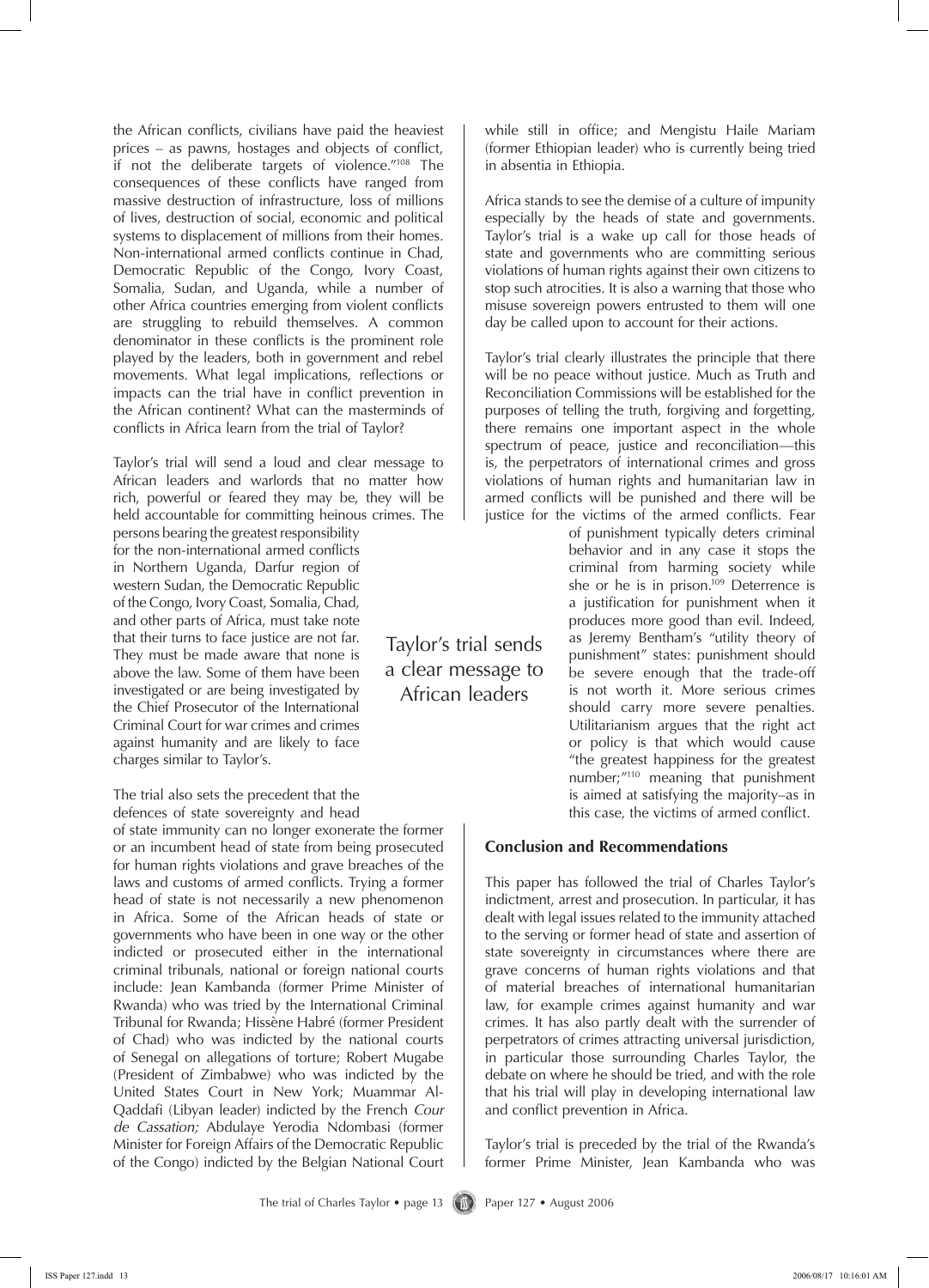sentenced to life imprisonment after pleading guilty to genocide and crimes against humanity<sup>111</sup> committed during the non-international armed conflict in Rwanda in 1994. Hissène Habré, former president of Chad, is also facing the possibility of a second trial on charges of crimes against humanity in a Belgian court under the principle of universal jurisdiction.<sup>112</sup>

Now that it has been decided that Taylor will be tried in The Hague, $113$  justice remains to be done. One thing though is certain: Taylor's trial promises to be an interesting test case for or against the culture of impunity by political leaders in Africa.<sup>114</sup>

As it stands, the trial has emphasised and sets a remarkable precedent on the head of state immunity and state sovereignty in international law, thus contributing to the development of international law in Africa. Further, upon its successful completion, the trial of Taylor stands to develop new principles of international law, in particular, on the 'persons who bear the greatest responsibility' for serious violations of international humanitarian law and will definitely elaborate on the concept of the 'joint criminal enterprise' in the commission of international crimes in the context of the armed conflict in Sierra Leone.

Regardless of what may have been opined in this work in the discussions on several issues above, it is concluded that head of state immunity and state sovereignty cannot, and should not bar the prosecution of heads of states in Africa wherever there is clear evidence for commission of international crimes such as crimes against humanity, war crimes and genocide. States in hold of perpetrators of international crimes are under obligation to surrender, extradite or prosecute them as support in international co-operation for international crimes. Further, the trial of Taylor serves as a deterrent against conflicts in Africa. The trial emphasises the principle that there can be no peace without justice, meaning that perpetrators of crimes should be punished in order to satisfy the victims of such crimes.

In order to create an impunity-free Africa, the international community should continue respecting, fulfilling and promoting its obligations in international law and human rights by restricting head of state immunity and state sovereignty for incumbent or former heads of states in grave circumstances of gross human rights violations, and grave breaches of international humanitarian law. It should do so in instances covering genocide, crimes against humanity and war crimes. By doing so, it will be possible to create an Africa-impunity-free continent while at the same time maintaining functional relations between African states. If African States can adopt a culture of bringing individual perpetrators of serious international crimes to justice regardless of their status as former or incumbent heads of states it will greatly

contribute to conflict prevention in Africa. On their part, African states should be willing to surrender the perpetrators of heinous crimes as their contributions to rebuilding societies emerging from armed conflicts through justice and reconciliation.

To achieve an Africa-impunity free continent, and to deter further conflicts in the continent, African states must take the necessary steps in the right direction. Thus, it is recommended that due to the tribunal fatigue and the fact that international criminal tribunals, including the Special Courts that have become too costly and cumbersome for the international system to operate, African States that have not yet ratified or acceded to the Rome Statute of the ICC should do so.115 Upon such ratification or accession, those states following the dualist system should also proceed to enact laws for the purposes of implementing the Rome Statute of the ICC and incorporate them into their national legal systems.<sup>116</sup> Under the contemporary international law the ICC is seen not only as the best avenue for dealing with war crimes and crimes against humanity but also as the best alternative to the specialised tribunals.

#### **Endnotes**

- 1 In this paper the words 'the Special Court' may be used interchangeably with 'the Special Court for Sierra Leone'.
- 2 UNSC Res 1315(2000) of 14 August 2000, UN Doc. S/RES/1315. *See* also *Prosecutor v Charles Taylor, Decision on Immunity from Jurisdiction*, Case No. SCSL-2003-01-I, 31 May 2004, para 35; Agreement between the United Nations and the Government of Sierra Leone on the Establishment of the Special Court for Sierra Leone (16 January 2002), UNSC Res 246, UN Doc S/2002/246.
- 3 Act No.9 (2002). Act Supplement to the Sierra Leone Gazette, CXXXIII (22). 25 April 2002. Available at <www. sc-sl.org/Documents/SCSL-ratificationamendmentact. pdf> (accessed on 21 April 2006).
- 4 Other warring factions included: The Civil Defence Force (CDF) which fought against the RUF, and later, the Armed Forces Revolutionary Council (AFRC) created via a coup by members of the Sierra Leone Liberation Army (SLA) on 25 May 1997. John Paul Koroma became the leader of the AFRC; and AFRC/ RUF. For more on the causes of the conflict in Sierra Leone, see The Truth and Reconciliation Commission Report, 2004, in chapters titled '*Causes of Conflict'*, para 10; '*Primary Findings'*, paras 12-19.
- 5 C Bhoke, The Special Court for Sierra Leone: Towards peace, justice and reconciliation Field Trip Report submitted to the Centre for Human Rights, University of Pretoria, (unpublished paper, 2005, and on file with the author), p 7. On the relationship between the Truth and Reconciliation Commission and the Special Court, see also, A Tejan-Cole The Special Court for Sierra Leone: Conceptual concerns and alternatives, *African*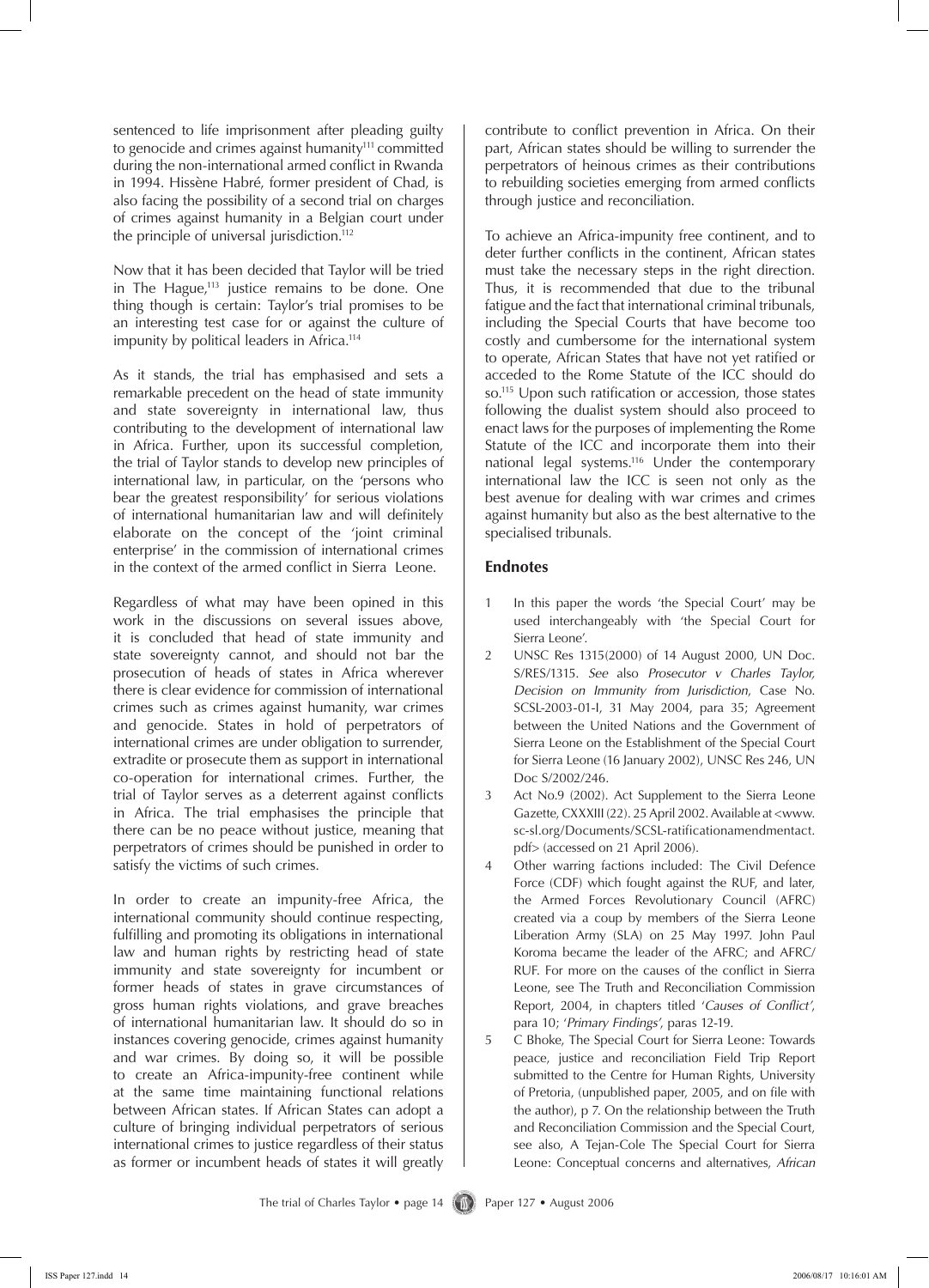*Human Rights Law Journal* 1 (1), 2001, p 119; A Tejan-Cole The complementary and conflicting relationship between the Special Court for Sierra Leone and the Truth and Reconciliation Commission, in H Fischer and A McDonald (eds.), *Yearbook of International Humanitarian Law*, 2002, vol.5, TMC Asser Press, The Hague:, pp 316-322; W A Schabas, The relationship between Truth Commissions and International Courts: The case of Sierra Leone *Human Rights Quarterly* 25 (4) 2003, pp 1035-1066.

- 6 *Prosecutor v Charles Taylor, Decision on Immunity from jurisdiction, op.cit*, paras 40-42. The background to the establishment and the legal basis of the Special Court is narrated in the decisions of the Appeals Chamber of the Special Court for Sierra Leone: *See, Prosecutor v Norman, Kallon and Kamara*, Case Nos. SCSL-2004-14-AR 72(E), SCSL-2004-15-AR 72 (E), SCSL-2004-16-AR 72 (E), *Decision on Constitutionality and Lack of Jurisdiction*, 13 March 2004('*Constitutionality Decision'*); *Prosecutor v Kallon and Kamara*, Case Nos. SCSL-2004-15-AR 72(E), SCSL-2004-16-AR 72(E), *Decision on Challenge to Jurisdiction: Lomé Accord Amnesty,* 13 March 2004 *('Lomé Amnesty Decision'*).
- 7 Art 1(1) of the Statute of the Special Court for Sierra Leone. The Statute is annexed to the Report of the Secretary General of the United Nations on the establishment of the Special Court for Sierra Leone, UN Doc S/2000/915.
- 8 Art 1(2) of the Statute, ibid*.*
- 9 Art 1(3) of the Statute, ibid.
- 10 See generally, the consolidated indictments in the cases of *Prosecutor v Issa Hassan Sessay and 2 Others*, Case No.SCSL-2004-15-PT, 13 May 2004 (Indictment); *Prosecutor v Samuel Hinga Norman and 2 Others*, Case No. SCSL-03-141-I, 5 February 2004 (Indictment); *Prosecutor v Alex Tamba Brima and 2 Others,* Case No. SCSL-2004-16-PT, 18 February 2005 (indictment); and *Prosecutor v Charles Taylor,* Case No.SCSL-2003- 01-I, (Indictment) 3 March 2003; see also amended indictment of the same case, of 16 March 2006.
- 11 For a comprehensive coverage on 'those who bear the greatest responsibility' and 'joint criminal enterprise', *see* generally, C Bhoke and B Dawit, The Concepts of Joint Criminal Enterprise and those who bear the Greatest Responsibility, legal Memorandum submitted to the Defence Team, The RUF Trial, Special Court for Sierra Leone, as part of the Academic consortium of the Special Court for Sierra Leone, unpublished, 2005, pp 5-19, (on file with the author); M Goldmann, Sierra Leone: An African solution to African problems?, in A von Bogdandy and R Wolfrum (2005) *Max Planck Yearbook of United Nations Law,* vol.9, Martinus Nijhoff, Leiden, pp 504-508.
- 12 Views expressed by Kevin Metzger, Defence Counsel in the AFRC Trial, in the briefing with the author, held on Tuesday, 26 April 2005, in the Conference Room, Defence Office, during a field trip to the Special Court for Sierra Leone, Freetown.
- 13 Interview with Desmond de Silva, Prosecutor of the Special Court for Sierra Leone (then Deputy Prosecutor)

in an interview with the author held on Monday, 25 April 2005, Conference Room-Office of the Prosecutor (OTP).

- 14 Interview with David Crane, (then Prosecutor of the Special Court for Sierra Leone), during a briefing held on Monday, 25 April 2005 at Conference Room OTP.
- 15 On Joint criminal enterprise see generally, A M Danner, Joint criminal enterprise and contemporary international law, *American Society of International Law Proceedings,* vol 98, 2004, pp 186 et seq.; N Piacente, Importance of the joint criminal enterprise doctrine for the ICTY Prosecutory policy, *Journal of International Criminal Justice,* vol 2, 2004, pp 446 et seq; A M Danner and J S Martinez, Guilty associations: Joint criminal enterprise, command responsibility, and the development of International Criminal law, *California Law Review* 93 (1) 2005, pp 75-169.
- 16 In *Prosecutor v Dusko Tadic, Judgment*, Appeals Chamber of the ICTY, Case No. IT-94-1-A, (15 July 1999), paras 175, 177, 186, 193, 196, 219-222, 224 and 227.
- 17 Danner, op cit, p 187.
- 18 *See Prosecutor v Tadic*, op cit, paras 196, 220 and 227; Piacente, op cit, p 449.
- 19 Piacente, op cit*.*
- 20 See *Prosecutor v Charles Taylor*, ibid, *Case summary accompanying the amended indictment*, paras 1, 2, 6 and 22.
- 21 *Prosecutor v Charles Taylor*, ibid, paras 4-31 and 59.
- 22 See the amended indictment of the *Prosecutor v Charles Taylor*, op cit*,* paras 33-34.
- 23 See *The Prosecutor v Charles Taylor*, Case No. SCSL-2003-01-I, *Decision Approving Indictment and order for Non-disclosure,* 7 March 2003.
- 24 *See* the information provided by David Crane, (then Prosecutor of the Special Court) in an interview with Charles Cobb Jr, Nigeria will hand over Charles Taylor, predicts War crimes Prosecutor, *The Global Policy Forum*, 25 September 2003, available at <http://www. global.org/intljustice/sierra/2003/0925ctinterv.htm> (accessed on 4 April 2006).
- 25 <http://en.wikipedia.org/wiki/Charles\_Taylor> (accessed on 29 April 2006).
- 26 Brief Chronology on efforts to bring Charles Taylor to justice, available at <http://www.sc-sl.org/Press/ prosecutor-032606.pdf> (accessed on 2 May 2006).
- 27 Interpol issues Red Notice for former Liberian President Interpol Media Release, 4 December 2003, available at <http://www.interpol.int/Public/ICPO/PressRelease/ PR2003/PR200334.asp> (accessed on 2 May 2006). At the request of the Special Court for Sierra Leone, on 4 December 2004 Interpol issued a Red Notice for the former Liberian President Charles Taylor. This was in accordance with a co-operation agreement between Interpol and the Special Court, finalised in November 2003.
- 28 Charles Taylor: A wanted man Thursday, 4 December 2003, available at <http://www.cnn.com/2003/ WORLD/africa/06/10/liberia.taylor/index.html> (accessed on 28 April 2006).

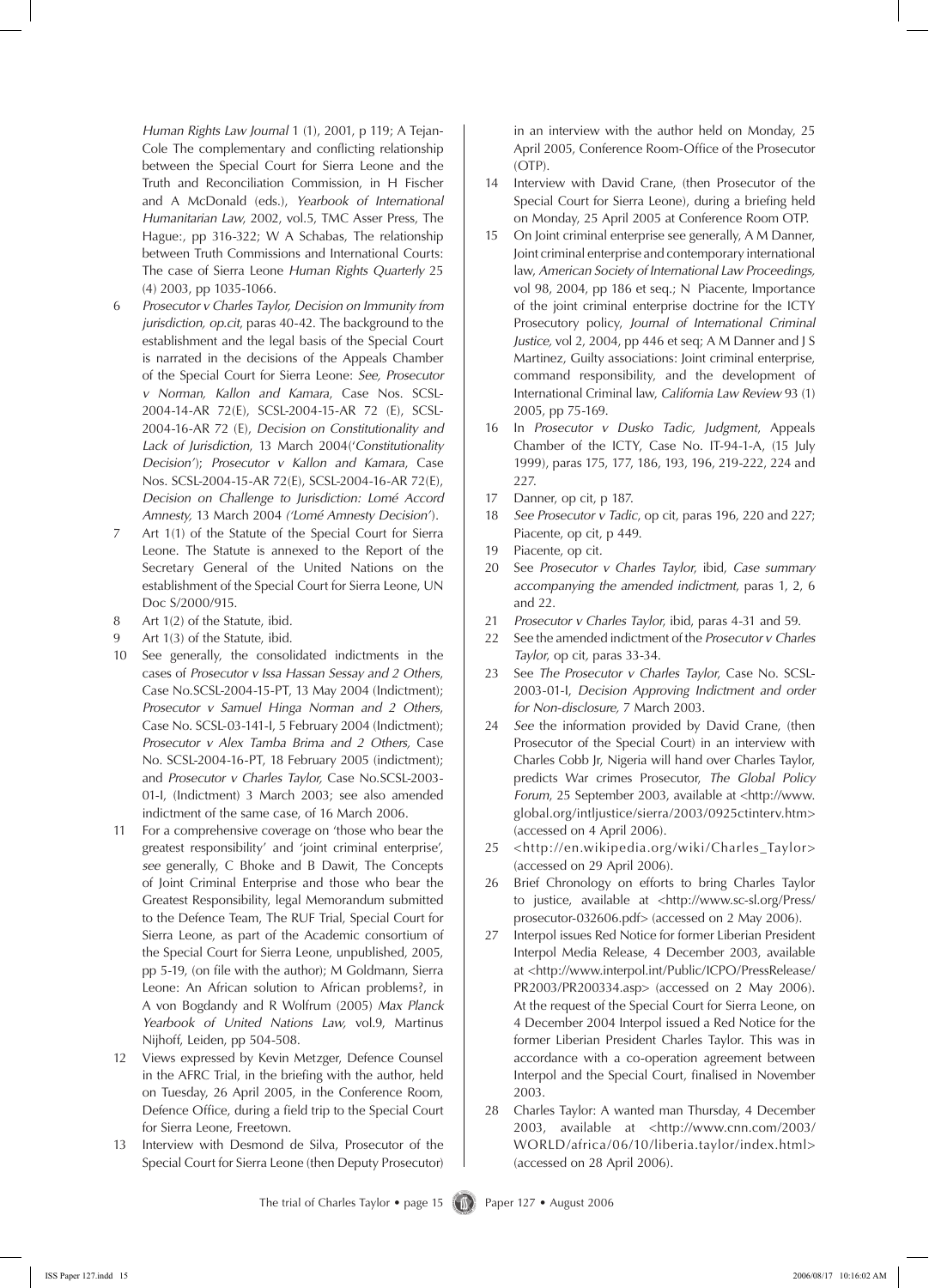- 29 *See* the resolution on the EU Parliament website <http://www.eu.parliament.eu.int> (accessed on 2 May 2006).
- 30 See generally, L Lang, The Special Court for Sierra Leone: Media coverage of Charles Taylor, War Crimes Studies Centre, Paper no 2, available at <http://www. warcrimescenter.berkeley.edu> (accessed on 2 May 2006).
- 31 Brief Chronology on efforts to bring Charles Taylor to justice, op cit*.*
- 32 UNSC Res. 1638 (2005), S/RES/1638(2005), Adopted by the Security Council at its 5304th meeting, on 11 November 2005, para 1.
- 33 Obasanjo agrees to surrender Charles Taylor, available at <http://www.theallineed.com/news/0603/25151215. htm> (accessed on 2 May 2006).
- 34 See note 25 above.
- 35 <http://www.sc-sl.org/Press/prosecutor-032606.pdf> (accessed on 2 May 2006).
- 36 See, for example, UNSC Res. 1667 (2006). S/RES/1667 (2006).
- 37 Press Release, Freetown, 3 April 2006 Chief Prosecutor welcomes the successful initial appearance of Charles Taylor in Freetown, Sierra Leone, available on the website of the Special Court at <www.sc-sl.org> (accessed on 4 April 2006).
- 38 *United States v. Noriega,* 746 F.Supp. 1506, 1511 (S.D.Fla.1990), available at <http://laws.lp.findlaw.com/ 11th/924687man.html> (accessed on 3 May 2006) and *The United States v Manuel Antonio Noriega*, United States Court of Appeals, Eleventh Circuit, Nos.92-4687; 96-4471, (7 July 1997) para I, second sub-paragraph. Noriega asserted that the district court should have dismissed the indictment against him due to his status as a head of state and the manner in which the US brought him to justice. He challenged his convictions on the grounds related to the district court's decision to exercise jurisdiction over the case.
- 39 See generally, *R v Bartle and the Commissioner of Police for the Metropolis and Others (appellants*), *Ex parte Pinochet (Respondent), House of Lords, Opinions of the Lords of Appeal for Judgment in the cause*, 24 March 1999. Available at <http://www.parliament. the-stationery-office.co.uk/pa/ld199899/ldjudgmt/  $jd990324/pino1.htm$  > (accessed on 3 May 2006); *R v Bow Street Magistrate: ex parte Pinochet Ugarte,* [1998] 4 All ER 897 (HL). In that case, the House of Lords decided (Lord Slynn of Hadley and Lord Lloyd of Berwick dissenting) that Pinochet could not claim immunity *ratione materiae* for criminal acts committed while he was in office.
- 40 See generally, a plethora of cases against Milosevic in respect of three different states of Bosnia, Croatia, and Kosovo respectively, all of which charged Milosevic on the basis of individual criminal responsibility and participation in the joint criminal enterprise pursuant to articles 7(1) and 7(3) of the Statute of the ICTY: *The Prosecutor v Slobodan Milosevic*, Case No. IT-02-54-T, (Amended indictment), 21 April 2004, paras 1-79; *The Prosecutor v Slobodan Milosevic*, Case No.IT-02-54-T,

(Second amended indictment), 28 July 2004, paras 7-9, 24-110; and *The Prosecutor v Slobodan Milosevic and 4 Others*, Case No.IT-99-37-PT, (Second amended indictment), paras 16-28. In this last case, the Trial Chamber of ICTY addressed the question of immunity in its decision on preliminary motions in November 2001.In rejecting the assertion of immunity raised in the submission by the *amic curiae*, the Court considered art 7(2) of the Statute of ICTY as being customary international law. *See Prosecutor v Slobodan Milosevic, Decision on Preliminary Motions,* IT-99-37-PT, Trial Chamber, 8 November 2001.

- 41 See the statement issued on 19 October 2005 stating the charges and the defendants in the case at <http://www. iraq-ist.org/ar/press/releases/0027a.htm> (in Arabic), but summarised in English at <http://www.loc.gov/law/ public/saddam/saddam\_pres.html> (accessed on 4 May 2006). See Jamie Tarabay, Saddam admits approving death sentences, 5 April 2006, available at <http://www. npr.org/templates/story/story.php?storyId=5324452> (accessed on 4 May 2006). On the legality of the trial see generally, Issam Saliba, The *nullum crimen* principle and the Trial of Saddam Hussein, available at <http:// www.loc.gov/law/public/saddam/saddam\_prin.html> (accessed on 4 May 2006).
- 42 *Prosecutor v Charles Taylor, Decision on Immunity from Jurisdiction*, *op.cit*, paras 7 and 8, citing the *Lotus Case*, PCIJ; Series A, No.10 (1970).
- 43 *Prosecutor v Charles Taylor*, ibid*,* para 10.
- 44 *Amicus curiae* means 'a friend of the court'; one who is invited by the court to submit on specific legal matters in order to help clarify concepts and position in law.
- 45 *Prosecutor v Charles Taylor*, op cit, para 17(e), emphasis supplied.
- 46 *Prosecutor v Charles Taylor*, ibid*,* para 57.
- 47 Art 22 of the Statute of the Special Court states that "imprisonment shall be served in Sierra Leone but may also be served in any of the States which have concluded with the ICTR or ICTY an agreement for the enforcement of sentences, and which have indicated to the Registrar of the Special Court their willingness to accept convicted persons. The Special Court may conclude similar agreements for the enforcement of sentences with other States".
- 48 Art 28 of the Statute of ICTR. Art 29 of the State of the ICTY contains similar obligations.
- 49 J Dugard, *International Law: A South African perspective*, (3rd edn.), Juta and Company: Lansdowne, 2005, p 43.
- 50 'Jus cogens' means a 'compelling law'. *Jus cogens* is a norm thought to be so fundamental that it even invalidates rules drawn from treaty or custom. Art 53 of the Vienna Convention on the Law of treaties of 1969 recognises *jus cogens* by providing that: "A treaty is void, if, at the time of its conclusion, it conflicts with a peremptory norm of general international law."
- 51 *The Case Concerning the Barcelona Traction, Light and Power Company Limited (Belgium v Spain),* Second Phase, Judgment of 5 February 1970, 1970 ICJ Reports 3, p 32.

The trial of Charles Taylor • page 16 (1) Paper 127 • August 2006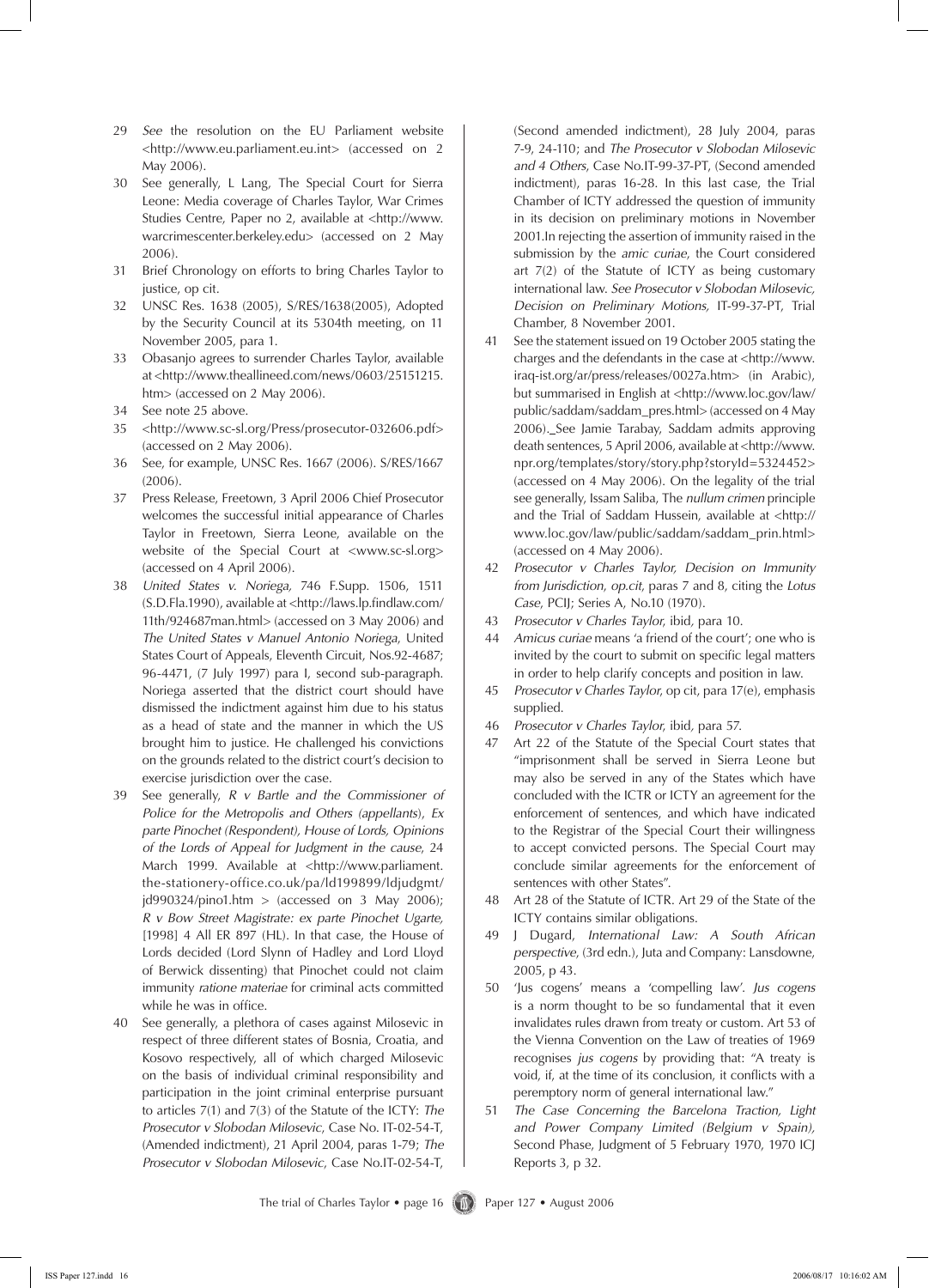- 52 International Law Commission's Draft Articles on Responsibility of States for Internationally Wrongful Acts, Report of the International Law Commission, (2001) UN General Assembly Ordinary Resolution, at the 56th Session, Supplement No. 10(A/56/10).
- 53 Art 40(2) of the Draft Articles on State Responsibility, ibid.
- 54 Such an obligation would have been undertaken by virtue of being a member of the United Nations, and of course, a party to the Charter of the United Nations, and under article 43(1) of the Charter.
- 55 M Griffins, I Levine and M Weller, Sovereignty and suffering, in J Harris *The Politics of humanitarian intervention,* Pinter Publishers, London & New York, 1995, p 35.
- 56 Art 2 (1) of the Charter of the United Nations, the Charter was signed at San Francisco on 26 June, and entered into force on 24 October 1945.
- 57 Art 2(7) of the Charter, ibid.
- 58 UN GA Res. 2625, UN GAOR, 25th Session, Supp. No. 28, at 121, UN Doc. A/8028 (1970), (24 October 1970). See also R J Vincent, *Non-intervention and international order,* Princeton Press, Princeton, 1974, p 14. On sovereignty, see also, B Wicker International law: Idea or reality? *The Christian Law Review,* no 154, 2005, pp 35-56; R Jackson Quasi-States, dual regimes, and neo classical theory: International jurisprudence and the Third World, *International Organisation* no 41, 1987, p 519.
- 59 H Shue, Limiting sovereignty in J L Welsh (ed), *Humanitarian intervention and international relations,*  Oxford University Press, Oxford, 2004, p 12.
- 60 Alain Pellet, State sovereignty and the protection of fundamental human rights: An international law perspective, *Pugwash Occasional Papers*, vol I, February 2000, available at <http://www.pugwash.org/ reports/rc/pellet.htm> (accessed on 24 June 2005).
- 61 A Pellet, ibid*.* (citations and quotations omitted but emphasis maintained).
- 62 *Prosecutor v Charles Taylor*, op cit, paras 6(a) and (d).
- 63 Ibid, para 58. By 'the processes issued in the course of', the court meant the warrant of arrest issued against Charles Taylor.
- 64 Ibid, para 59.
- 65 Art 6(2) of the Statute of the Special Court for Sierra Leone. The same position is stated in art 7(2) of the Statute of the ICTY, established pursuant to UN Security Council Res. 808 of 22 February 1993 and UN Security Council Res. 827 of 25 May 1993; art 6(2) of the Statute of ICTR, established pursuant to UN Security Council Res. 955 of 8 November 1994; art 27(2) of the Rome Statute of the International Criminal Court; art 7 of the Charter of the International Military Tribunal (the Nuremberg Charter) London, 8 August 1945, UNTS vol 82 p 279. However, a stronger treaty authority on the immunity of head of state or government under the contemporary international law is the provisions of arts 25 and 27(2) of the Rome Statute of the International Criminal Court.
- 66 F Malekian, International criminal responsibility of

individuals, in M C Bassiouni (ed), *International Criminal Law*, (2nd edn.) 1999, vol 1, Transnational Publishers, New York, p 174.

- 67 *The Case Concerning the Arrest Warrant of 11 April 2000 (The Democratic Republic of Congo v Belgium)*, (Yerodia Case), 2002 ICJ Reports, 14 February 2002, para 58.
- 68 *Cour de Cassation* (France), 13 March 2001, Judgment No.1414, reprinted in *Revue Generale de Droit International Public,* no 105, 2001, p 473; See also Salvatore Zappala, Do Heads of State in Office enjoy immunity from jurisdiction for international crimes? The Ghaddafi case before the French Cour de Cassation, *European Journal of International Law* , vol 12, 2001, p 596 (wherein the discussion on the Qaddafi case is made).
- 69 See *Tachiona v Mugabe*, 169 F.Supp.2d 259,309 (SDNY 2001).
- 70 D Akande, International law immunities and the International Criminal Court, (2004) 98 *American Journal of International Law,* vol 98, 2004, p 407; Dugard, op cit, p 252.
- 71 *Yerodia case*, op cit, para 61.
- 72 Dugard, op cit, pp 249-250.
- 73 Akande, op cit, p 415.
- 74 For a discussion on such a position, see N J Botha, The basis of extradition: The South African perspective, *South African Yearbook of International Law* , vol 17 (1991-1992), pp 131-133.
- 75 Dugard, op cit, p 210.
- 76 See E M Wise, Aut dedere aut judicare: The duty to prosecute or extradite in M C Bassiouni, *International criminal law: Procedural and enforcement mechanisms*, Transnational Publishers, New York, (2nd edn), 1999, pp 17-18.
- 77 J D van der Vyver, Universal jurisdiction in international criminal law, *South African Yearbook of International Law,* vol 24, 1999, p 117 citing *Demjanjuk v Petrovsky* case.
- 78 *Attorney-General of Israel v Eichmann*, Supreme Court of Israel, *International Law Reports*, vol 36, 1962, p 296.
- 79 *Prosecutor v Tadic*, *Decision on the Defence Motion on Jurisdiction*, Trial Chamber, (10 August 1995), para 2.
- 80 Such obligations are found in the Geneva Conventions, 1949. See*,* for example, *Geneva Convention Relative to the Treatment of Prisoners of War, 12 August 1949,*  74 UNTS 135, art 129; and *Geneva Convention for the Amelioration of the Condition of Wounded, Sick and Shipwrecked Members of Armed Forces at Sea*, 74 UNTS 85, art 50.
- 81 See art XX of the Comprehensive Peace Agreement between the Government of Liberia (GOL), the Liberians United for Reconciliation and Democracy (LURD), the Movement for Democracy in Liberia (MODEL) and the Political Parties, Accra, Ghana, 18th august 2003, available at <http://www.iansa.org/documents/Liberia\_ Comprehensive\_Peace\_Agreement.doc> (accessed on 22 May 2006).
- 82 Lansana Gberie, Jarlawah Tonpoh, Efam Dovi and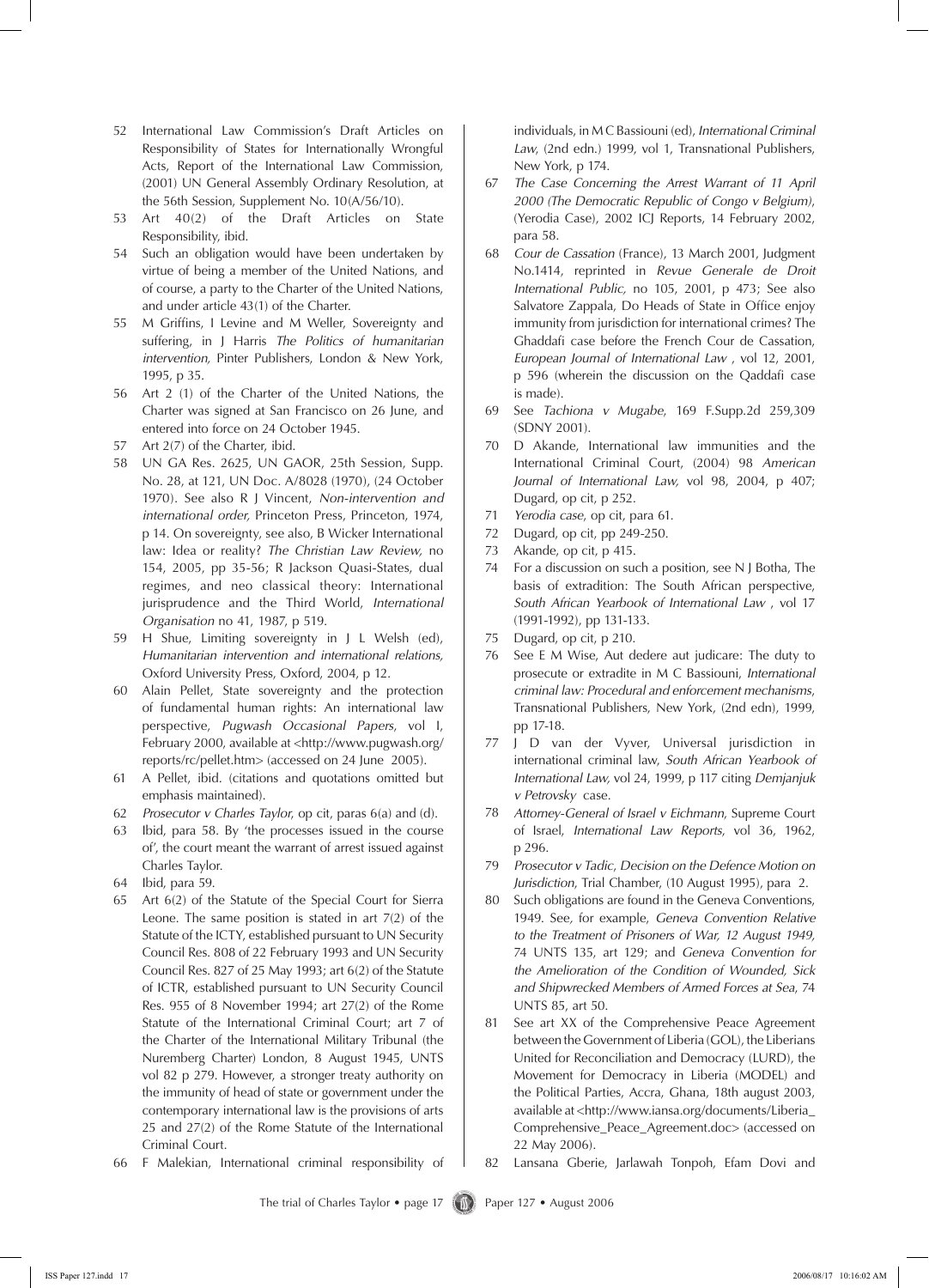Osei Boateng, Charles Taylor: Why me? *New African,*  no. 451, May 2006, p 13.

- 83 Ibid.
- 84 Martin Luther King, Charles Taylor speaks: This too shall pass *Africa Today*, 2 (5) 2006, p 17.
- 85 Ibid, quoting the National Patriotic Party (NPP) John Whitfield. NPP was the political party formed by Charles Taylor.
- 86 Press Release 'Special Court President requests Charles Taylor to be tried in The Hague', Special Court for Sierra Leone, Press and Public Affairs Office, 30 March 2006, available at <http://www.sc-sl.org/Press/pressrelease-033006.pdf> (accessed on 9 May 2006). See also the Briefing on Charles Taylor, UN Spokesman's Noon Briefing. Daily Press Briefing by the Office of the Spokesman for the Secretary-General, Department of Public Information, News and Media Division, New York, 30 March 2006, available at <http://www. un.org/News/briefings/docs/2006/db060330.doc. htm> (accessed on 9 May 2006).
- 87 A Sesay, Trying Charles Taylor: Victim's justice cannot be fully achieved at The Hague, *Concord Times,* Freetown, 19 April 2006, available at <http://www. allafrica.com/stories/200604190306.html> (accessed on 9 May 2006). See FIDH, The decision to transfer former President Charles Taylor from the premises of the Special Court for Sierra Leone to the premises of the International Criminal Court in the Netherlands should be as a last resort, available at <http://www. fidh.org/article.php3?id\_article=3246> (accessed on 9 May 2006).
- 88 *Prosecutor v Charles Taylor*, Case No. SCSL-03-01-PT-91, *Urgent Motion for an Order that no change of venue from the seat of the Court in Freetown be ordered without the Defence being heard on the Issue and Motion that the Trial Chamber request the President of the Special Court to withdraw the requests reportedly made to (1) The Government of the Kingdom of the Netherlands to Permit that the Trial of Charles Ghankay Taylor be Conducted on its Territory and (2) to the President of the ICC for use of the ICC Building and Facilities in the Netherlands during the Proposed Trial of Charles Ghankay Taylor*, paras. 2-3. For the most recent commentary on this issue, see, C Jalloh, The law and politics of the Charles Taylor case, *Canadian Council on International Law*, April 2006, available online at <http;//www.ccil-ccdi.ca/index. php?option=com\_content&task=view&id=165&Itemid= 76> (accessed on 9 May 2006).
- 89 See paras 5, 7 and 8 of the Decision on urgent defence motion for change of venue, The Appeals Chamber of the Special Court for Sierra Leone, Case No. SCSL-03- 01-AR 72, (29 May 2006).
- 90 The Latin maxim '*nemo judex in sua causa'* may also be referred to as '*nemo judex in parte sua*' or '*nemo debet esse judex in propria causa'* and '*in propria causa nemo judex'*. The other two principles of natural justice are '*audi alteram partem' --* hear the other party -- to allow impartiality and fairness*.* The third one is the 'right to know the reasons for the decision reached'.
- 91 *See* UNSC Res. 1688(2006), UN Doc. S/RES/1688(2006),

Adopted by the Security Council at its 5467th meeting, on 16 June 2006. The Security Council adopted a draft resolution submitted by the United Kingdom of Great Britain and Northern Ireland, ibid, which received 15 votes in favour; none against and no abstention, and was adopted unanimously as resolution 1688(2006).

- 92 The Appeals Chamber dismissed the motion filed by the Defence Counsel for Charles Taylor, Mr. Karim. A.A.Khan. *See* Urgent Defence Motion for an Order that no Change of Venue from the Seat of the Court in Freetown Be Ordered Without the Defence Being Heard on the Issue and Motion that the Trial Chamber Request the President of the Special Court to Withdraw the Requests Purportedly Made to (1) the Government of the Kingdom of the Netherlands to Permit that the Trial of Charles Ghankay Taylor Be Conducted on its Territory &(2) to the President of the ICC for the Use of the ICC Building and Facilities in the Netherlands During the Proposed Trial of Charles Ghankay Taylor, 7 April 2006 (the "Motion"). See also Defence Reply to Prosecution Response to Motion for an Order that no Change of Venue from the Seat of the Court in Freetown Be Ordered Without the Defence Being Heard on the Issue and Motion that the Trial Chamber Request the President of the Special Court to Withdraw the Requests Purportedly Made to (1) the Government of the Kingdom of the Netherlands to permit that the Trial of Charles Ghankay Taylor Be Conducted on its Territory & (2) to the President of the ICC for the Use of the ICC Building and Facilities in the Netherlands During the Proposed Trial of Charles Ghankay Taylor, 28 April 2006.
- 93 Pursuant to para 5 of the UNSC Res. 1688(2006) op cit, note 109: "The Security Council requests the Secretary-General to assist, as a matter of priority, in the conclusion of all necessary legal and practical arrangements, including for the transfer of former President Taylor to the Special Court in the Netherlands and for the provision of the necessary facilities for the conduct of the trial, in consultation with the Special Court, as well as the Government of the Netherlands." It is also in consonance with art 10 of the Agreement between the United Nations and the Government of Sierra Leone on the Establishment of the Special Court for Sierra Leone (16 January 2002), UNSC Res 246, UN Doc.S/2002/246. See also Rule 4 of the Rules of Procedure and Evidence of the Special Court for Sierra Leone.
- 94 See preamble to UNSC Res. 1688(2006), ibid*.*
- 95 See para 7, *ibid.*
- 96 Pursuant to para 10 of UNSC Res. 1688(2006), ibid, and in accordance with art 6 of the Agreement between the United Nations and the Government of Sierra Leone on the Establishment of a Special Court for Sierra Leone, op cit.
- 97 See preamble to the UNSC Res. 1688 (2006), ibid*.*

- 99 Ibid.
- 100 Order Changing Venue of Proceedings dated 19 June 2006 ('President's Order'). Note that in this order,

<sup>98</sup> Ibid.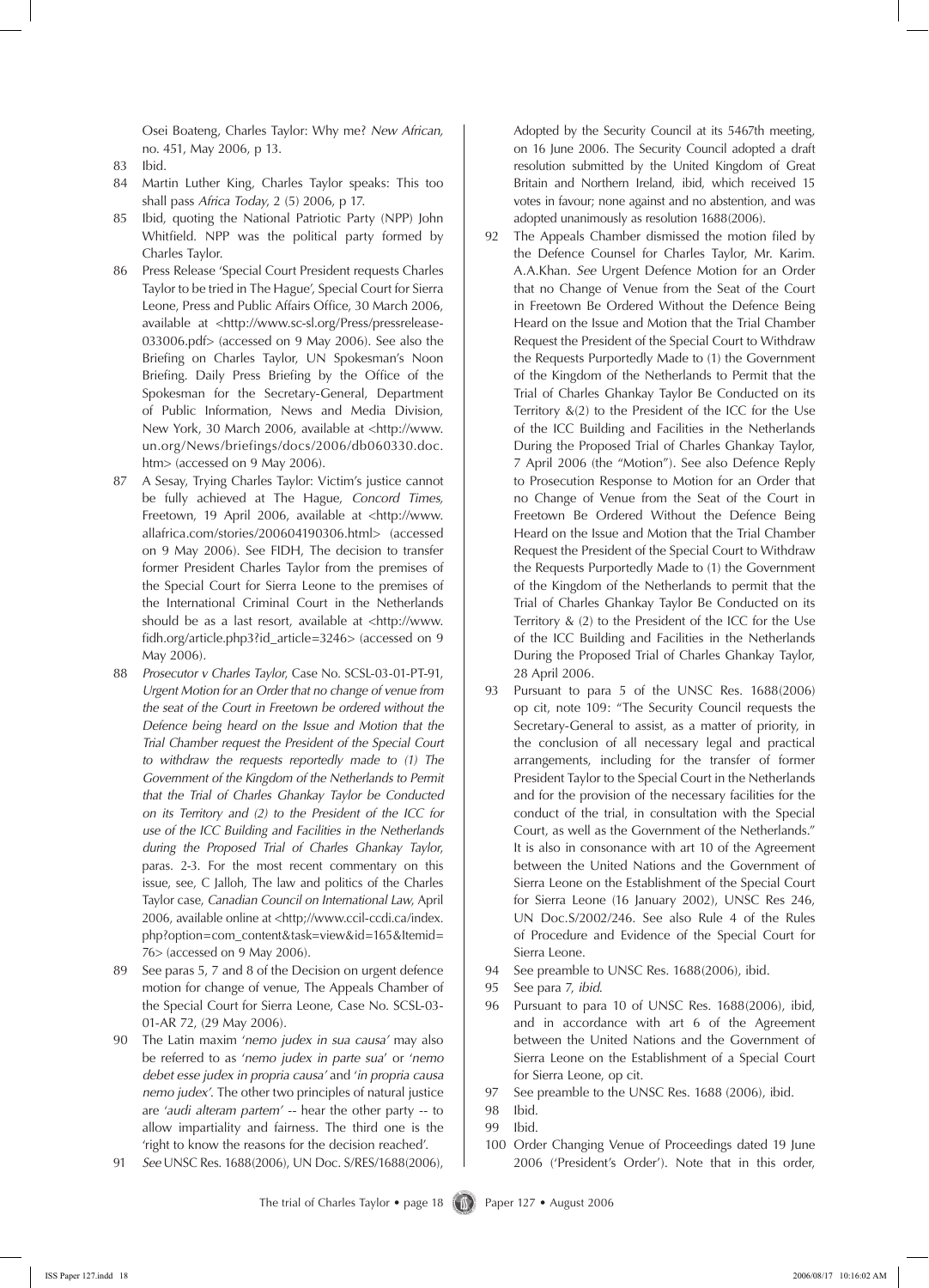Charles Taylor was referred to as "the accused".

- 101 Order by the Registrar Pursuant to Rule 64 dated 19 June 2006 ('Registrar's Order').
- 102 *See* Press Release "The Special Court for Sierra Leone to use ICC Facilities for Trial of Charles Taylor", The Hague, 21 June 2006, ICC-20060621-140-En. Available at <http://www.icc-cpi.int/press/pressreleases/153. html> (accessed on 27 June 2006).
- 103 See, *Prosecutor v Charles Ghankay Taylor*, (Case No. SCSL-03-1-PT), *Decision on Defence Oral Application for Orders Pertaining to the Transfer of the Accused to The Hague,* 23 June 2006, at 2.
- 104 Ibid, pp. 3-4.
- 105 Art 10, Agreement between the United Nations and the Government of Sierra Leone on the Establishment of the Special Court for Sierra Leone, op cit*.*
- 106 See para 6 of UNSC Res. 1688 (2006), op cit.
- 107 See the "Written Ministerial statement on Sierra Leone by the Secretary of State for Foreign and Commonwealth Affairs", annexed to a Letter dated 15 June 2006 from the Permanent Representative of the United Kingdom of Great Britain and Northern Ireland to the United Nations addressed to the President of the Security Council, (UN Doc. S/2006/406). On all documents related to the issue of the transfer of Charles Taylor to The Hague, see*, The Journal of the United Nations: Programme of Meetings and agenda, Summary of official meetings, Security Council,* No.2006/116, Saturday, 17 June 2006. Available online at <http://www.un.org/Docs/journal/ En/lateste.pdf> (accessed on 19 June 2006).
- 108 See Wafula Okumu, Humanitarian International NGOs and African Conflicts, in Henry F. Carey and Oliver P .Richmond (eds), Mitigating Conflicts – The Role of NGOs, Frank Cass, London, 2003, p. 122.
- 109 See Richard Brandt, '*A utilitarian theory of punishment'*, available at <http://stairs.umd.edu/140/brandt.html> (accessed on 7 June 2006).
- 110 See Wikipedia, The Free Encyclopedia: Jeremy Bentham, *Utilitarianism,* available at <http://en.wikipedia.org/ wiki/Jeremy Bentham> (accessed on 7 June 2006); Hugo Bedau, Bentham's theory of punishment: Origin and content, The Bentham Project, available at <http:// www.ucl.ac.uk/Bentham-Project/journal/Bedau.htm> (accessed on 7 June 2006).
- 111 *The Prosecutor v Jean Kambanda*, Case No. ICTR 97-23-S, Trial Chamber I, Judgment and Sentence, Decision of 4 September 1998, paras 3, 43-44, 52-53, and 61-62.
- 112 The former Chadian President was arrested in Senegal

in 2001. Senegalese Courts dismissed charges against him in 2005 when ruled that they did not have jurisdiction to try him for acts committed in Chad. Hissène Habré is accused by Belgium of committing acts constituting crimes against humanity, war crimes, torture and other human rights violations during his regime from 1982 to 1990. On 15 November 2005, Habré was detained by the Senegalese authorities pursuant to an extradition request from Belgium. For commentaries on Hissène Habré case, see McNabb Associates, International Crimes: Crimes against humanity – Chad's Hissène Habré, available at <http:// www.internationalcrimesblog.com/2006/05/crimesagainst-humanitychads-hissne.html> (accessed on 7 June 2006); Human Rights Watch, The case aginst Hissène Habré 'an African Pinochet', May 2006, available at <http://hrw.org/english/docs/2005/09/30/ chad11786.htm> (accessed on 6 June 2006).

- 113 See para 8 of the UNSC Res. 1688(2006), op cit: "The Security Council decides further that the Government of the Netherlands shall facilitate the implementation of the decision of the Special Court to conduct the trial of former President Taylor in the Netherlands, in particular by: (a) Allowing the detention and the trial in the Netherlands of former President Taylor by the Special Court; (b) Facilitating the transport upon the request for the Special Court of former President Taylor within the Netherlands outside the areas under the authority of the Special Court; (c) Enabling the appearance of witnesses, experts and other persons required to be at the Special Court under the same conditions and according to the same procedures as applicable to the International Criminal Tribunal for the Former Yugoslavia."
- 114 King, op cit, p. 16.
- 115 Art 125 of the Rome Statute of the International Criminal Court sets such obligations for states to ratify or accede to the Rome Statute of the ICC thereby recognising the jurisdiction of the ICC for international crimes. As of 28 October 2005, there were 100 ratifications. Out of the said number, 27 come from African states. Available at <http://www.iccnow.org/documents/ RATIFICATIONSbyUNGroups.pdf> (accessed on 7 June 2006).
- 116 South Africa for example, enacted a legislation to implement the Rome Statute of the International Criminal Court. See, *Implementation of the Rome Statute of the International Criminal Court Act, Act No. 27 of 2002*.